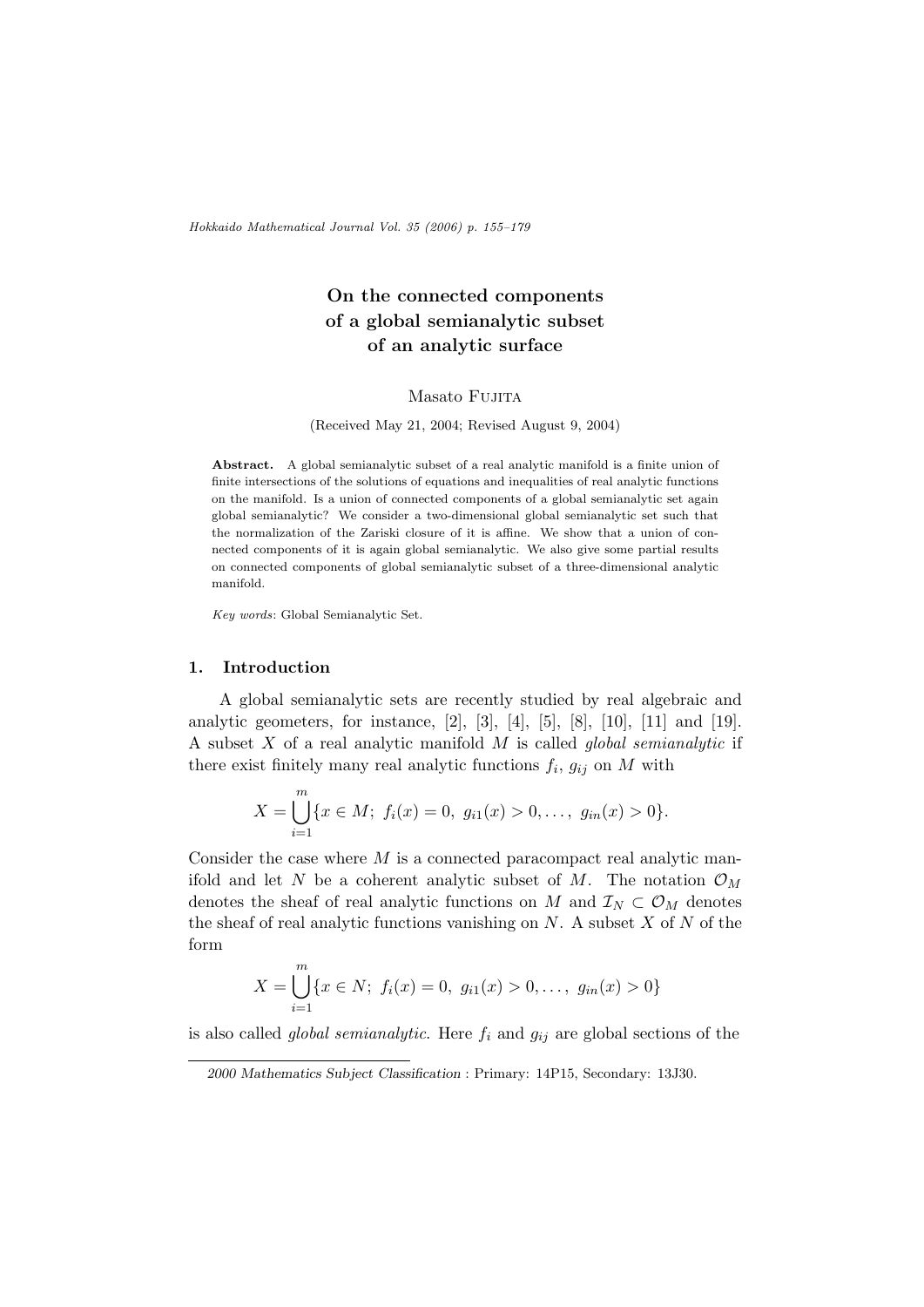sheaf  $\mathcal{O}_M/\mathcal{I}_N$ . A global semianalytic subset of N is also a global semianalytic subset of  $M$  by Cartan's theorem A and B ([9]). We consider global semianalytic sets in the present paper.

It is well-known for real algebraic and analytic geometers that a connected component and the closure of a semialgebraic set are again semialgebraic ([6]) and that the similar statement holds true for semianalytic sets ([16]). As in the semialgebraic case and semianalytic case, it is natural to study the problem whether the closure and a union of connected components of a global semianalytic set is again global semianalytic. Indeed, it is already known that any union of connected components and the closure of a boundary bounded global semianalytic subset of M are again global semianalytic ([1], [19]). In the non-compact case, Andradas and Castilla showed that any union of connected components of a global semianalytic subset of M is again global semianalytic when  $\dim(M) \leq 2$  and so is the closure when  $\dim(M) \leq 3$  ([2], [11]). In the present paper, we consider the problem whether any union of connected components of a global semianalytic set is again global semianalytic.

We first consider a connected paracompact real analytic manifold M and a coherent real analytic subset A of M. Let  $A^{\mathbb{C}}$  be the complexification of A. Consider the (complex) normalization  $\pi \colon \widehat{A}^{\mathbb{C}} \to A^{\mathbb{C}}$  defined in [14, Section 8.3. Then  $A' := \pi^{-1}(A)$  is a coherent and normal real analytic variety whose complexification is  $\widehat{A}^{\mathbb{C}}$  ([15, Theorem IV.3.14]). We call A' (real) normalization of  $A$ . A real analytic space  $A'$  is called affine if there exists a closed embedding of A' into  $\mathbb{R}^n$  for some  $n \in \mathbb{N}$ . We consider the real analytic space  $A$  of dimension 2 whose normalization is affine. The following theorem is our first main theorem.

**Theorem 1.1** Let M be a connected paracompact real analytic manifold. Let  $A \subset M$  be a coherent analytic subset of dimension  $\leq 2$ . Assume that the normalization of A is affine. Consider a global semianalytic subset X of A and a union  $W$  of connected components of  $X$ . Then  $W$  is again a global semianalytic subset of M.

We next consider a 3-dimensional connected paracompact real analytic manifold. The Zariski closure of a subset A of a real analytic manifold M means the smallest coherent analytic subset of  $M$  containing  $\hat{A}$  in the present paper. The second main theorem is as follows.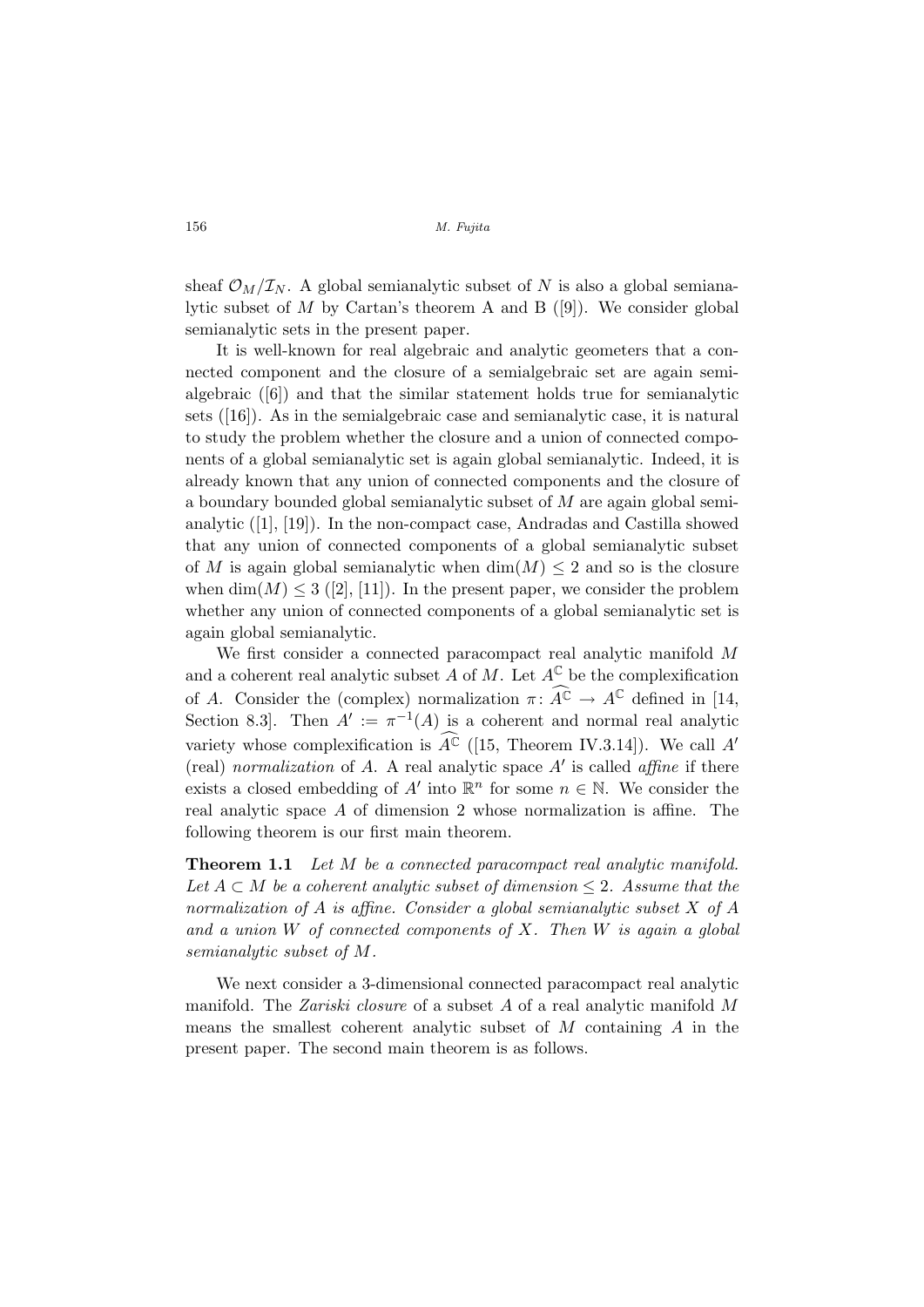**Theorem 1.2** Let M be a connected paracompact real analytic manifold of dimension 3 and  $X$  be a global semianalytic subset of  $M$ . Consider a union W of connected components of X. Assume that  $\dim(\overline{W} \cap \overline{X \setminus W}) \leq$ 1 and the Zariski closure of  $\overline{W} \cap \overline{X \setminus W}$  has at most finitely many analytically irreducible components of dimension 1. Here  $\overline{\cdot}$  denotes the closure in M. Then W is again global semianalytic.

We mainly consider a coherent real analytic subset in the present paper. Hence we simply call a coherent analytic subset *analytic*. The notation  $\overline{X}$ denotes the closure of a set  $X$ . We consider the sheaf of real analytic functions on a real analytic manifold M in the present paper. The symbol  $\mathcal{O}_M$ denotes it and  $\mathcal{O}_{M,x}$  is the stalk of  $\mathcal{O}_M$  at  $x \in M$ . When X is a coherent real analytic subset of  $M$ ,  $\mathcal{I}_X$  denotes the ideal sheaf of all real analytic functions on M vanishing on X. The symbol  $\mathcal{I}_{X,x}$  also denotes the stalk at  $x \in M$ . The global sections  $H^0(M, \mathcal{O}_M/\mathcal{I}_X)$  is denoted by  $C^{\omega}(X)$ . The notation  $\overline{U}^Z$  represents the Zariski closure of U.

When  $M$  is a connected paracompact real analytic manifold,  $M$  is a closed real analytic submanifold of a Euclidean space by [13]. Hence Cartan's theorem A and B hold true in  $M$  by [9]. We use this fact in the proof of the present paper in many times.

## 2. Low Dimensional Case

Disjoint closed subanalytic subsets of a connected paracompact real analytic manifold are separated by a single real analytic function. More precisely,

Lemma 2.1 Let M be a connected paracompact real analytic manifold. Let  $X$  and  $Y$  be disjoint closed subanalytic subsets of  $M$ . Then there exists a real analytic function f with  $f > 0$  on X and  $f < 0$  on Y.

Proof. We may assume that M is a closed real analytic submanifold of a Euclidean space  $\mathbb{R}^q$  by [13]. There exists a continuous function  $d: M \to$ R with  $d(x) = 1$  for all  $x \in X$  and  $d(y) = -1$  for all  $y \in Y$ . Indeed, define  $d_1$  and  $d_2$  as the distance functions from X and Y, respectively, then  $d := (d_2 - d_1)/(d_2 + d_1)$  satisfies the requirement. Let d be a continuous extension of d to  $\mathbb{R}^q$ . Then there exists a real analytic function f on  $\mathbb{R}^q$  with  $|f(x) - \tilde{d}(x)| < 1/2$  for all  $x \in \mathbb{R}^q$  by [21]. Then f satisfies the requirement.  $\Box$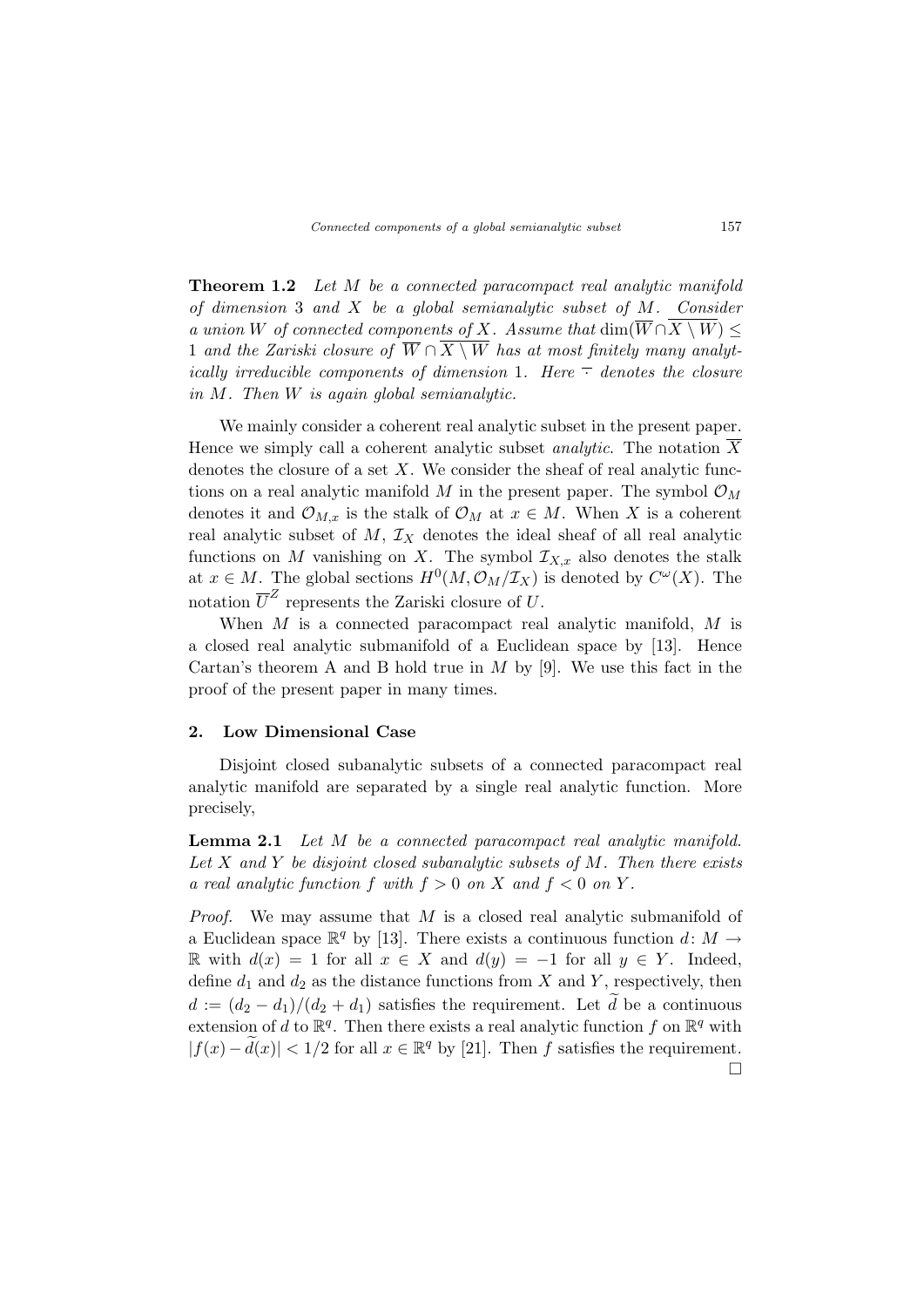We next introduce the results of [2] and [3].

Lemma 2.2 Let M be a connected paracompact real analytic manifold. A semianalytic subset of an analytic set of dimension 1 is a global semianalytic subset of M.

*Proof.* See [2, Lemma 3.1].

**Remark 2.3** Let M be a connected paracompact real analytic manifold. An open semianalytic set and an open global semianalytic set are strictly open [3].

The following two lemmas are generalizations of the lemmas of [2].

**Lemma 2.4** Let M be a real analytic manifold and  $p \in M$ . Let  $F_p$  and  $F'_p$  be closed semianalytic germs at p such that  $F_p \cap F'_p = \{p\}$ . Then there exists an open germ  $G_p$  with  $F'_p \subset G_p \cup \{p\}$  and  $F_p \cap \overline{G_p} = \{p\}.$ 

Proof. Since the statement of this lemma is local, we may assume that  $M = \mathbb{R}^q$ . There exist germs  $f_{ij}$  of real analytic functions with

$$
F'_{p} = \bigcup_{i=1}^{m} \bigcap_{j=1}^{n} \{f_{ij} \ge 0\}
$$

by [1, Corollary VIII.3.2].

We fix  $i = 1, \ldots, m$  and set  $F'_{ip} := \bigcap_{j=1}^{n} \{ f_{ij}(x) \geq 0 \}$ . Let d be the germ of the real analytic function defined by  $d(x_1, ..., x_q) = \sum_{l=1}^q (x_l - p_l)^2$ , where  $p = (p_1, \ldots, p_q)$ . Consider the subanalytic function  $\phi_i : [0, r) \to \mathbb{R}$ defined by

$$
\phi_i(t) = \max\{\min\{f_{i1}(x), \dots, f_{in}(x)\}; x \in F_p, d(x) = t\},\
$$

where r is a small positive number. By the definition,  $\phi_i(0) = 0$  and  $\phi_i(t) < 0$  for all  $0 < t < r$ . Since a 1-dimensional subanalytic set is semianalytic,  $\phi_i$  is semianalytic. Hence, considering the Puiseux series expansion of the graph of  $\phi_i$ , it is obvious that there exists a positive number  $C_i$ and a natural number  $n_i$  with  $\phi_i(t) + C_i t^{n_i} < 0$  for all  $0 < t < r$ . Set  $g_{ij}(x) := f_{ij}(x) + C_i d(x)^{n_i}$ . Then  $g_{ij}(x) > 0$  for all  $x \in F'_{ip} \setminus \{p\}$  and, for all  $x \in F_p \setminus \{p\}$ , there exist  $j = 1, \ldots, n$  with  $g_{ij}(x) < 0$ . Consider the open semianalytic germ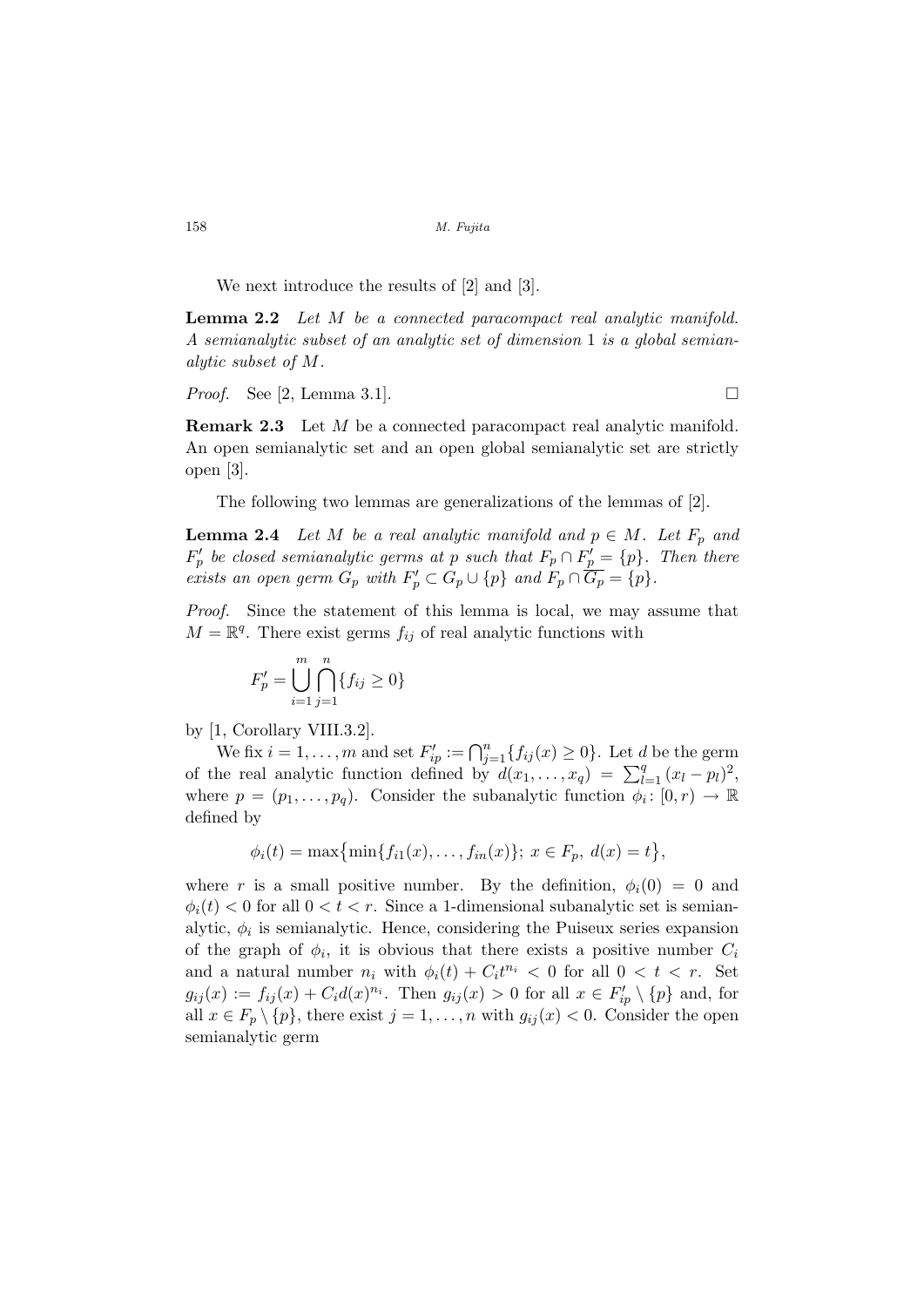$$
G_{ip} := \bigcap_{j=1}^{n} \{g_{ij} > 0\}.
$$

Then  $F'_{ip} \subset G_{ip} \cup \{p\}$  and  $F_p \cap \overline{G_{ip}} = \{p\}.$ 

We can construct  $G_{ip}$  in the same way for another  $i = 1, \ldots, m$ . Set We can construct  $G_{ip}$  in the same way for another  $i = 1, ..., m$ . Set  $G_p := \bigcup_{i=1}^m G_{ip}$ . Then  $G_p$  satisfies the requirement.

**Lemma 2.5** Let M,  $F_p$ ,  $F'_p$  and  $G_p$  be the same as in Lemma 2.4. Let

$$
G_p := \bigcup_{i=1}^m \bigcap_{j=1}^n \{g_{ij} > 0\},\,
$$

where  $g_{ij} \in \mathcal{O}_{M,p}$  are the germs constructed in the proof of Lemma 2.4. Then there exists a natural number  $\mu$  such that, if  $g'_{ij} - g_{ij} \in m_p^{\mu}$ , then  $G_p'$  satisfies the conditions on  $G_p$  in Lemma 2.4, where  $m_p$  is the maximal ideal of  $\mathcal{O}_{M,p}$  and

$$
G_p' := \bigcup_{i=1}^m \bigcap_{j=1}^n \{g'_{ij} > 0\}.
$$

*Proof.* We define a real analytic function d as in the proof of Lemma 2.4. Consider the subanalytic function  $\phi: [0, r) \to \mathbb{R}$  defined by

$$
\phi(t) := \min\Big\{\max_{i=1,\dots,m} \min_{j=1,\dots,n} g_{ij}(x); \ x \in F'_p, \ d(x) = t\Big\},\
$$

where r is a small positive number. Then  $\phi(0) = 0$  and  $\phi(t) > 0$  for all  $0 < t < r$ . In the same way as the proof of Lemma 2.4, there exists  $C_1 > 0$ and  $q_1 \in \mathbb{N}$  such that  $\phi(t) > C_1 t^{q_1}$  for any sufficiently small  $t > 0$ . Remark that, for any  $f \in m_p^{2q_1+1}$ ,  $C_1d(x)^{q_1} > |f|$  on a small neighborhood of p. Hence, if  $g'_{ij} - g_{ij} \in m_p^{2q_1+1}, F'_p \subset G'_p \cup \{p\}.$ 

Remember that, for all  $i = 1, \ldots, m$  and for all  $x \in F_p \setminus \{p\}$ , there exist  $j = 1, \ldots, n$  with  $g_{ij}(x) < 0$ . Consider the subanalytic function  $\psi : [0, r) \rightarrow$ R defined by

$$
= \psi(t) : \min\Biggl\{\min_{i=1,...m} \max_{j=1,...,n} -g_{ij}(x); \ x \in F_p, \ d(x) = t\Biggr\},\
$$

where r is a small positive number. Then  $\psi(0) = 0$  and  $\psi(t) > 0$  for all  $0 <$  $t < r$ . In the similar way, we can find  $q_2 \in \mathbb{N}$  such that, if  $g'_{ij} - g_{ij} \in m_p^{2q_2+1}$ , for all  $i = 1, \ldots, m$  and for all  $x \in F_p \setminus \{p\}$ , there exist  $j = 1, \ldots, n$  with  $g_{ij}(x) < 0$ . Hence, if  $g'_{ij} - g_{ij} \in m_p^{2q_2+1}, F'_p \cap \overline{G'_p} = \{p\}.$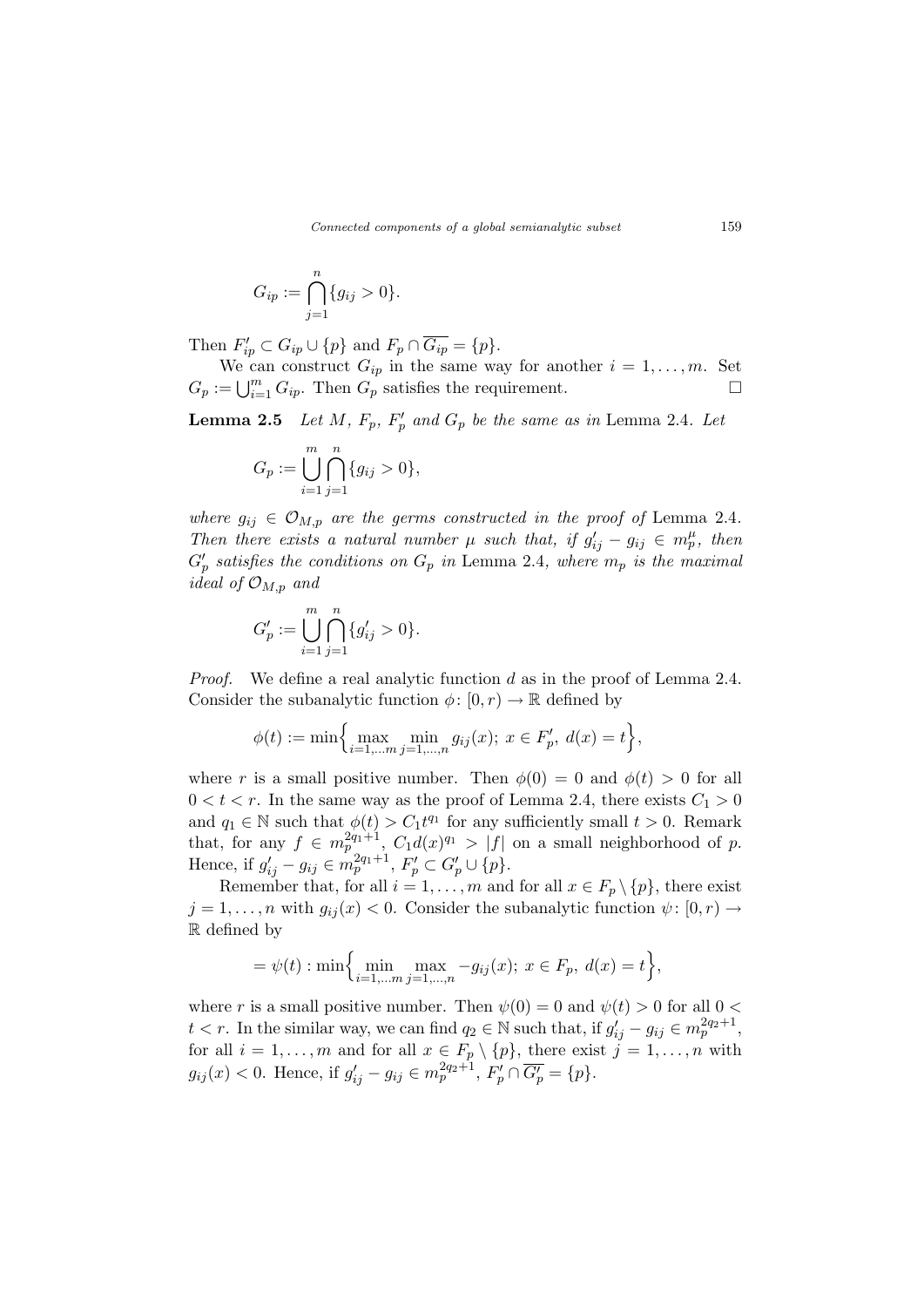Set  $\mu = \max\{2q_1 + 1, 2q_2 + 1\}$ , then  $\mu$  satisfies the requirement.  $\Box$ 

By generalizing the argument of [2], we can show that a union of connected components of a global semianalytic set is again global semianalytic when the intersection of the closure of disjoint two components is of dimension 0 or less.

Proposition 2.6 Let M be a connected paracompact real analytic manifold and  $X$  be a global semianalytic subset of  $M$ . Let  $W$  be a union of connected components of X. Assume that  $\dim(\overline{W} \cap \overline{X \setminus W}) \leq 0$ . Then W is again a global semianalytic subset of M.

Moreover, there exist natural numbers  $q_1$ ,  $q_2$  depending only on the dimension of the Zariski closure of X and real analytic functions  $f_{ij}$  on M such that

$$
W = X \cap \bigcup_{i=1}^{q_1} \bigcap_{j=1}^{q_2} \{x \in M; f_{ij}(x) > 0\}.
$$

*Proof.* Let  $\{x_n\}_{n\in\mathbb{N}} = \overline{W} \cap \overline{X \setminus W}$ . There exist open semianalytic germs  $G_n$ at  $x_n$  with  $\overline{W} \subset G_n \cup \{x_n\}$  and  $\overline{X \setminus W} \cap \overline{G_n} = \{x_n\}$  by Lemma 2.4. There exist  $p, q \in \mathbb{N}$  depending only on the dimension of the Zariski closure of X satisfying the following condition by [1, Theorem VIII.2.12, Corollary VIII.3.2]. There exist real analytic germs  $g_{ijn}$  at  $x_n$  for  $i = 1, \ldots, p$  and  $j = 1, \ldots, q$ with

$$
G_n = \bigcup_{i=1}^p \bigcap_{j=1}^q \{g_{ijn} > 0\}.
$$

Applying Lemma 2.5 in the case where  $F'_p = \overline{W}$ ,  $F_p = \overline{X \setminus W}$  and  $p = x_n$ , there exists  $\mu_n \in \mathbb{N}$  such that, if  $g_{ijn} - g'_{ijn} \in m_{xn}^{\mu_n}$ , then  $\overline{W} \subset G'_n \cup \{x_n\}$ and  $\overline{X \setminus W} \cap \overline{G'_n} = \{x_n\}$ , where  $m_{x_n}$  is the maximal ideal of  $\mathcal{O}_{M,x_n}$  and

$$
G'_{n} = \bigcup_{i=1}^{p} \bigcap_{j=1}^{q} \{g'_{ijn} > 0\}.
$$

Let  $\mathcal M$  be the coherent sheaf of ideals of  $\mathcal O_M$  defined by

$$
\mathcal{M}_x := \begin{cases} m_{x_n}^{\mu_n} & \text{if } x = x_n, \\ \mathcal{O}_x & \text{otherwise.} \end{cases}
$$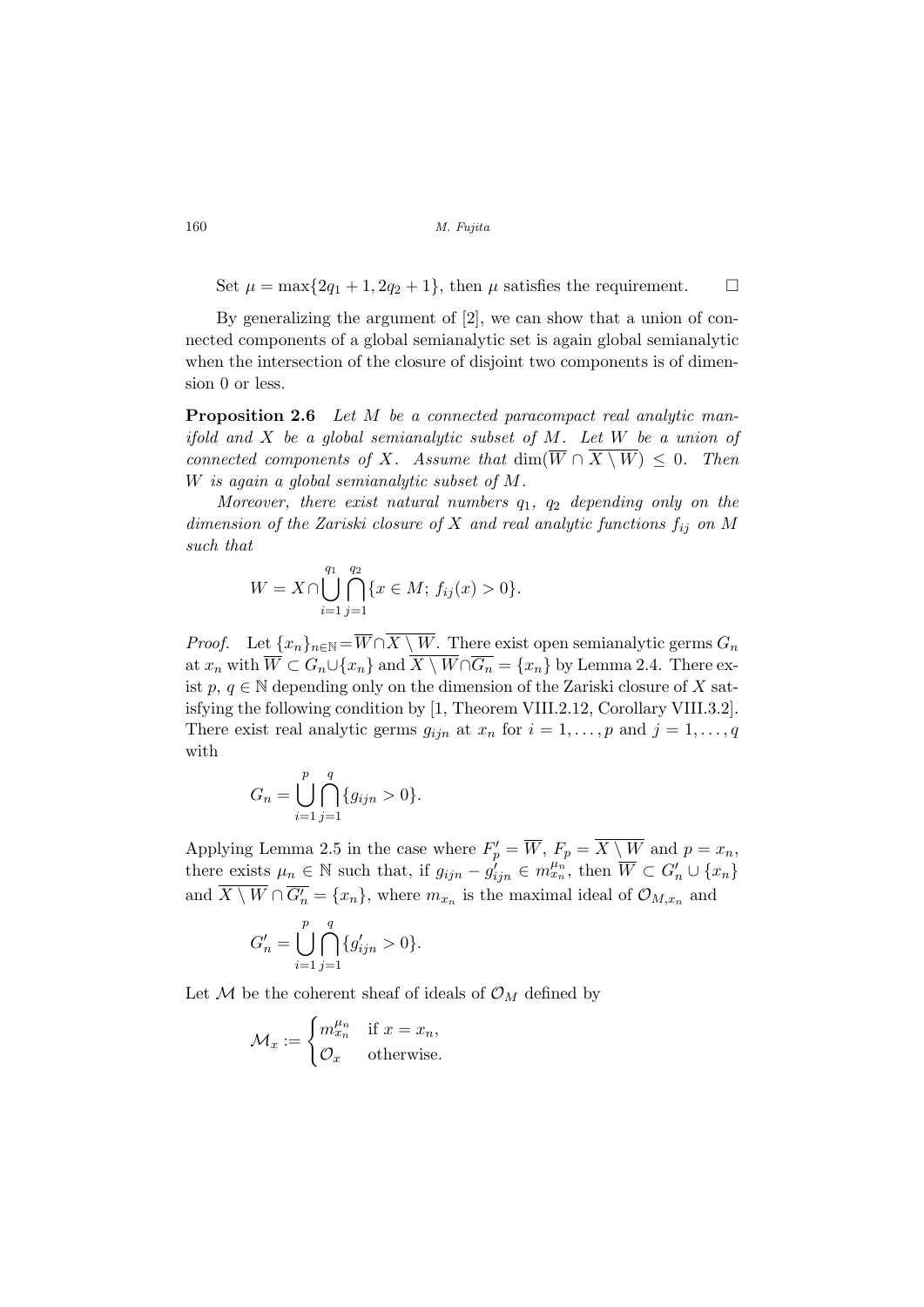We define global sections  $s_{ij}$  of  $\mathcal{O}_M/\mathcal{M}$  by

$$
s_{ij,x} := \begin{cases} g_{ijn} + m_{x_n}^{\mu_n} & \text{if } x = x_n, \\ \mathcal{O}_x & \text{otherwise.} \end{cases}
$$

Since  $H^0(M, \mathcal{O}_M) \to H^0(M, \mathcal{O}_M/M)$  is surjective by Cartan's theorem B, there exist real analytic functions  $h_{ij}$  on M with  $h_{ij} - g_{ijn} \in m_{x_n}^{\mu_n}$  for all  $n \in \mathbb{N}$ . Consider the global semianalytic set

$$
H := \bigcup_{i=1}^{p} \bigcap_{j=1}^{q} \{x \in M; h_{ij}(x) > 0\}.
$$

Then  $\overline{W \cap H} \cap \overline{X \cap H \setminus W} = \emptyset$  and  $\overline{W \setminus H} \cap \overline{X \setminus W} = \emptyset$ . There exist real analytic functions  $h_1$  and  $h_2$  on M with  $h_1 > 0$  on  $W \cap H$ ,  $h_1 < 0$  on  $X \cap H \setminus W$ ,  $h_2 > 0$  on  $W \setminus H$  and  $h_2 < 0$  on  $X \setminus W$  by Lemma 2.1. Then  $W = X \cap (H \cap \{x \in M; h_1(x) > 0\} \cup \{x \in M; h_2(x) > 0\}).$  We have finished the proof of this proposition.  $\Box$ 

## 3. Proof of Theorem 1.1

We will show Theorem 1.1 in the present section. We first show the following technical lemma.

**Lemma 3.1** Let M be a connected paracompact real analytic manifold and  $Y$  be a coherent real analytic subset of  $M$ . Let  $X$  be a global semianalytic subset of M with  $X \subset Y$  and V be a union of connected components of X. Set  $W := X \setminus V$ . Assume that  $\text{Sing}(Y) \cap (\overline{\overline{V} \cap \overline{W}}^Z)$  is of dimension  $\lt$  $\dim(Y) - 1$ . Here  $\text{Sing}(Y)$  denotes the singular locus of Y. Then there exists a real analytic function f on M such that

$$
\dim(\overline{V \cap \{f > 0\}} \cap \overline{W \cap \{f > 0\}}) \le \dim(Y) - 2 \quad and
$$
  

$$
\dim(\overline{V \cap \{f < 0\}} \cap \overline{W \cap \{f < 0\}}) \le \dim(Y) - 2.
$$

*Proof.* Set  $Z := (\overline{\overline{V} \cap \overline{W}}^Z)$  and let T be the union of all analytically irreducible components of Z of dimension  $\leq$  dim(Y) – 2. The constant function  $f \equiv 1$  satisfies the inequalities of this lemma in the case where  $\dim(Z) < \dim(Y) - 1$ . Hence we only consider the case where  $\dim(Z) =$  $\dim(Y) - 1$ . Set  $Y' := Y \setminus (\text{Sing}(Y) \cup T \cup \text{Sing}(Z))$ , then Y' is a real analytic manifold. Here  $\text{Sing}(Z)$  denotes the singular locus of Z. We set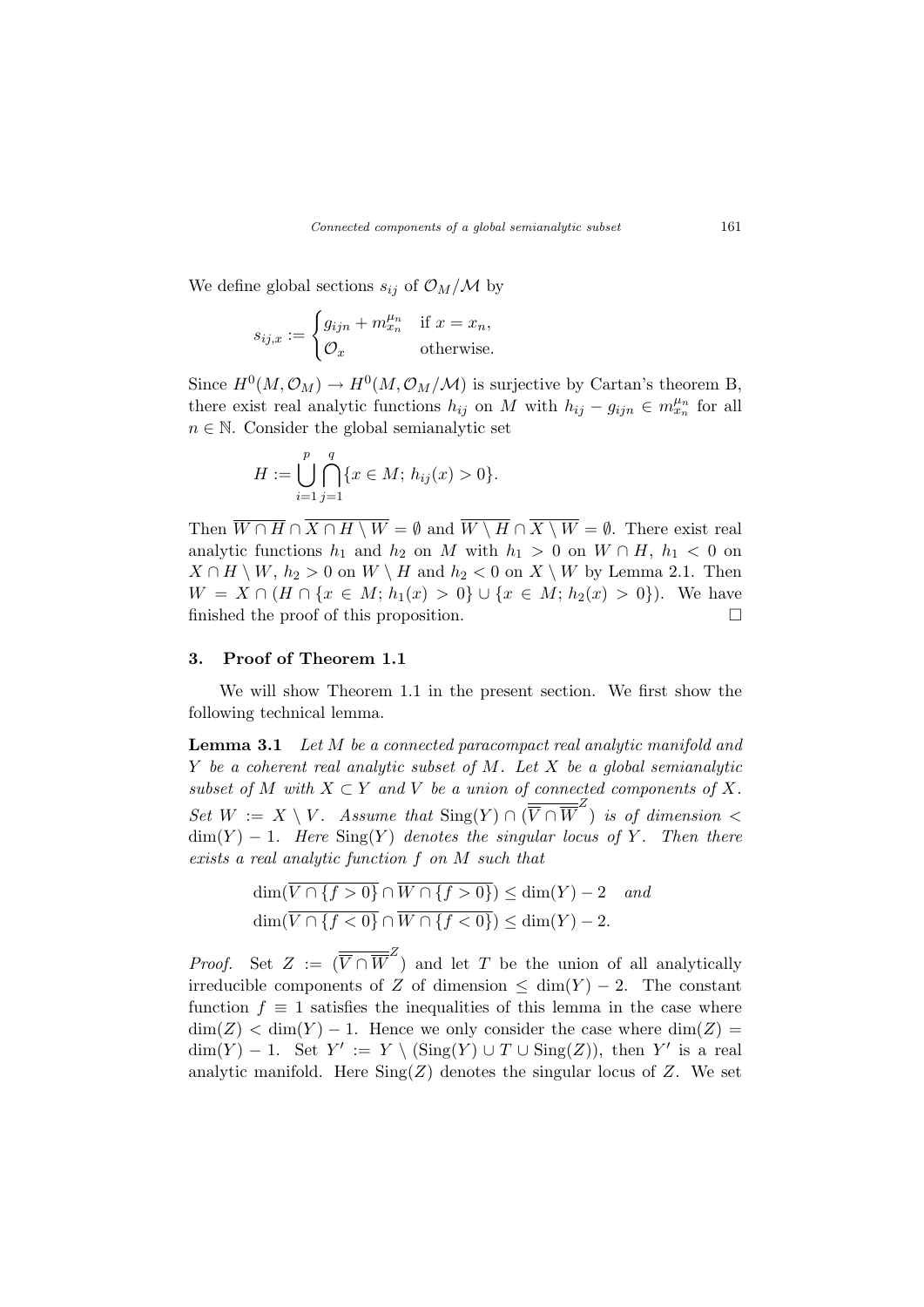$\mathcal{O}_Y := \mathcal{O}_M/\mathcal{I}_Y$  and  $\mathcal{I}_Z^Y := \mathcal{I}_Z/\mathcal{I}_Y$ . Remark that  $\mathcal{O}_{Y'}$  is isomorphic to  $\mathcal{O}_Y|_{Y'}$ . Hence the stalk  $\mathcal{I}_{Z,x}^Y$  at  $x \in Y'$  is a principal ideal of  $\mathcal{O}_{Y,x}$  because  $\mathcal{O}_{Y',x}$  is an unique factorization domain. By [12],  $\mathcal{I}_Z^Y(Y')$  is finitely generated. Since  $\mathcal{I}_Z^Y(Y')$  is generated by  $\mathcal{I}_Z^Y(Y) := H^0(M, \mathcal{I}_Z/\mathcal{I}_Y)$  by Cartan's theorem A, we can choose generators  $f_1, \ldots, f_k \in H^0(M, \mathcal{O}_Y)$  of  $\mathcal{I}_Z^Y(Y')$ . Consider the exact sequence

$$
0 \to \mathcal{I}_Y \to \mathcal{O}_M \to \mathcal{O}_Y \to 0.
$$

There exist real analytic functions  $g_i$  on M such that  $f_i - g_i \in \mathcal{I}_Y(M)$ by Cartan's theorem B. Replacing  $f_i$  with  $g_i$ , we may assume that the generators  $f_1, \ldots, f_k$  are all real analytic functions on M.

We will choose  $f \in C^{\omega}(M)$  and a real analytic subset D of Z with  $\dim(D) \leq \dim(Y) - 2$  such that  $\mathcal{I}_{Z,x}^Y$  is generated by f for all  $x \in Z \setminus D$ . Let  $\{Z_i\}_{i\in\mathbb{N}}$  be the analytically irreducible components of Z of dimension  $\dim(Y) - 1$ . Let  $x_n \in Y' \cap (Z_n \setminus \bigcup_{i \neq n} Z_i)$ . Consider the set

$$
F_n = \bigcup_{n=1}^{\infty} \left\{ (a_1, \dots, a_k) \in \mathbb{R}^k; \left( \sum_{j=1}^k a_j f_j \right) \mathcal{O}_{Y, x_n} \neq \mathcal{I}_{Z, x_n}^Y \right\}.
$$

Write  $F =$  $_n F_n$ . As  $\mathcal{I}_{Z,x_n} = (f_1,\ldots,f_k)_{x_n}$ , using Nakayama lemma, we see that  $F_n$  is a proper analytic set, and then by the Baire theorem,  $F$  is proper. Since F is proper, there exists  $(a_1, \ldots, a_k) \in \mathbb{R}^k$  such that  $\sum_{i=1}^k a_i f_i$ proper. Since  $F$  is proper, there exists  $(a_1, \ldots, a_k) \in \mathbb{R}$  such that  $\sum_{i=1}^{\infty} a_i f_i$  generates  $\mathcal{I}_{Z,x_n}^Y$  for all  $n \in \mathbb{N}$ . Set  $f := \sum_{i=1}^k a_i f_i$ . For any analytically irreducible component  $Z_i$ , the set

$$
D_i := \{ x \in Z_i; \ f\mathcal{O}_{Y,x} \neq \mathcal{I}_{Z,x}^Y \}
$$

is a real analytic subset of  $Z_i$ . Since  $x_i \notin D_i$  by the definition,  $D_i$  is of smaller dimension than  $Z_i$ . Set

$$
D := (\mathrm{Sing}(Y) \cap Z) \cup T \cup \mathrm{Sing}(Z) \cup \left(\bigcup_{n \in \mathbb{N}} D_n\right) \cup \left(\bigcup_{i \neq j} Z_i \cap Z_j\right).
$$

Then  $f$  and  $D$  satisfy the requirement of the claim.

We next show that  $E := \overline{V \cap {f > 0} \cap W \cap {f > 0}} \subset D$ . It is obvious that  $E \subset Z$  by the definition. Let  $x \in Z \setminus D$ . Remark that Y is a real analytic submanifold of M and Z is that of Y in a small neighborhood of x. When  $x \notin \partial V \cap \partial W$ , it is obvious that  $x \notin E$ . Consider the case where  $x \in \partial V \cap \partial W$ . Choose a small neighborhood U of x in M, then all subsets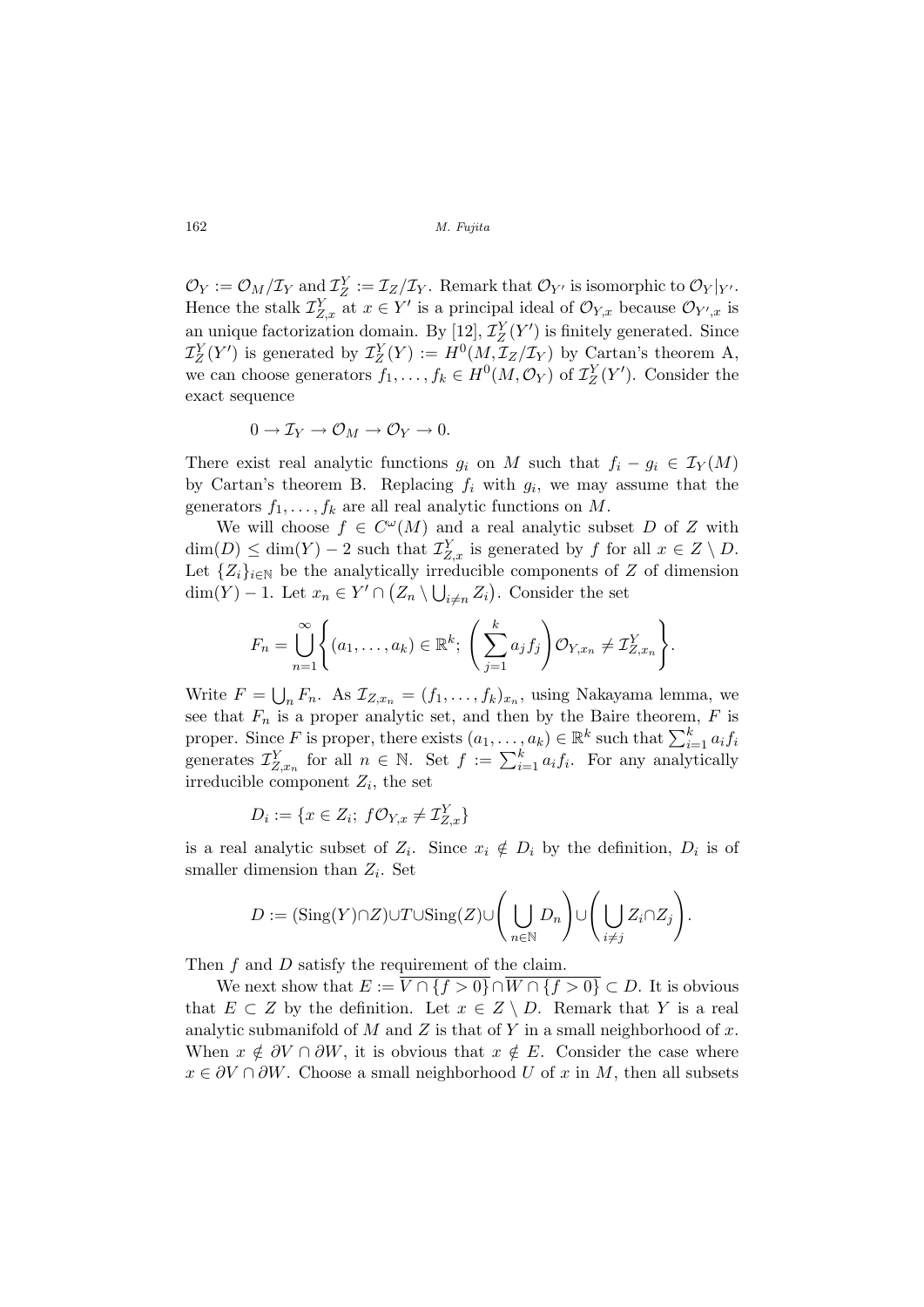$\{y \in Y \cap U; f(y) > 0\}, Z \cap U$  and  $\{y \in Y \cap U; f(y) < 0\}$  are connected and are not empty. Since  $\overline{V} \cap \overline{W} \subset Z$ , either  $V \cap \{f > 0\} \cap U$  or  $W \cap \{f > 0\} \cap U$ is empty. Hence  $x \notin E$ .

We can also show that  $\overline{V \cap \{f < 0\}} \cap \overline{W \cap \{f < 0\}} \subset D$  in the same way. We have finished the proof of this lemma.  $\Box$ 

Recall the normalization of a complex analytic set [14], [17]. It is possible to define the normalization of a real analytic set in a similar way. The real normalization is compatible with the complex normalization of its complexification [15].

Proposition 3.2 Let M be a paracompact real analytic manifold. Let  $Y \subset M$  be an analytically irreducible analytic set and  $\pi: Y' \to Y$  be its normalization. Then the quotient fields  $\mathcal{K}(Y)$  of  $C^{\omega}(Y)$  and  $\mathcal{K}(Y')$  of  $C^{\omega}(Y')$ , respectively, are isomorphic.

*Proof.* The normalization  $\pi: Y' \to Y$  induces an injection  $\pi^*: C^{\omega}(Y) \to$  $C^{\omega}(Y')$ . This can be extended to  $\pi^*: \mathcal{K}(Y) \to \mathcal{K}(Y')$ . We show that  $\pi^*$  is an isomorphism.

Let  $M^{\mathbb{C}}$  and  $Y^{\mathbb{C}}$  be the complexifications. Fix  $f' \in \mathcal{O}(Y')$ . For any  $p \in Y$ , let  $Y_{1,p}, \ldots, Y_{r,p}$  be the complex analytic germs of  $Y_p^{\mathbb{C}}$  at p.

The notation  $\mathcal{O}_{M^{\mathbb{C}},p}$  denotes the ring of all complex analytic function germs at p. For any complex analytic germ  $Z_p$  at p,  $\mathcal{I}_{Z_p}^{\mathbb{C}}$  denotes the ideal of complex analytic functions vanishing on  $Z_p$ . The notation  $\mathcal{I}_{Z_p,p}$  denotes the ideal of real analytic functions whose complexification vanishes on  $Z_p$ . Remark that  $\mathcal{I}_{Z_p}^{\mathbb{C}} = \mathcal{I}_{Z_p} \otimes \mathbb{C}$ . Remember that  $\widehat{\mathcal{O}_{M^{\mathbb{C}},p}/\mathcal{I}_{Z,p}} = \widehat{\mathcal{O}_{M,p}/\mathcal{I}_{Y}} \otimes \mathbb{C}$ and  $\widehat{\mathcal{O}_{M,p}/\mathcal{I}}_{Y,p} = \widehat{\mathcal{O}_{M,p}/\mathcal{I}}_{Y_{1,p},p} \times \cdots \times \widehat{\mathcal{O}_{M,p}/\mathcal{I}}_{Y_{r,p},p}$ , where  $\widehat{\cdot}$  denotes the normalization ([18, Proposition III.2.7]). Hence there exist complex analytic set germs  $W_i$  which are the normalizations of  $Y_{i,p}$  and  $\bigcup_{q \in \pi^{-1}(p)} (Y')_q^{\mathbb{C}} =$  $i=1 \, W_i$ . Remark that  $\mathcal{I}_{Y,p} = \mathcal{I}_{Y_{1,p}} \cap \cdots \cap \mathcal{I}_{Y_{r,p}}$ . Hence the quotient ring  $\mathcal{K}(Y_p)$  of  $\mathcal{O}_{M,p}/\mathcal{I}_{Y,p}$  is isomorphic to the direct product  $\prod \mathcal{K}(Y_{i,p})$ . The intersection of  $W_i$  with  $\pi^{-1}(p)$  consists of one point, say  $p_i$ . Since  $\mathcal{O}_{W_i,p_i}$ is the integral closure of  $\mathcal{O}_{M,p}/\mathcal{I}_{Y_{i,p},p}$  in  $\mathcal{K}(Y_{i,p}), \mathcal{K}(W_{i,p_i}) = \mathcal{K}(Y_{i,p}).$  Hence is the integral closure of  $\mathcal{N}_{M,p}/\mathcal{L}_{Y_{i,p},p}$  in  $\mathcal{N}(Y_{i,p})$ ,  $\mathcal{N}(W_{i,p_i}) - \mathcal{N}(Y_{i,p})$ . Hence  $\mathcal{K}(Y_p)$  is isomorphic to  $\prod \mathcal{K}(W_{i,p_i})$ . We may consider naturally that the germ  $f'_p$  is an element of  $\mathcal{K}(Y_p)$ . Consider the sheaf  $\mathcal{M}(Y)$  of germs of meromorphic functions. Then it is coherent by [14, Proposition 6.3.1] and  $\mathcal{M}(Y)_p = \mathcal{K}(Y_p)$  by the definition. Then  $f' \in H^0(M, \mathcal{M}(Y)) = \mathcal{K}(Y)$ . We have shown that  $\pi^*: \mathcal{K}(Y) \to \mathcal{K}(Y')$  is an isomorphism.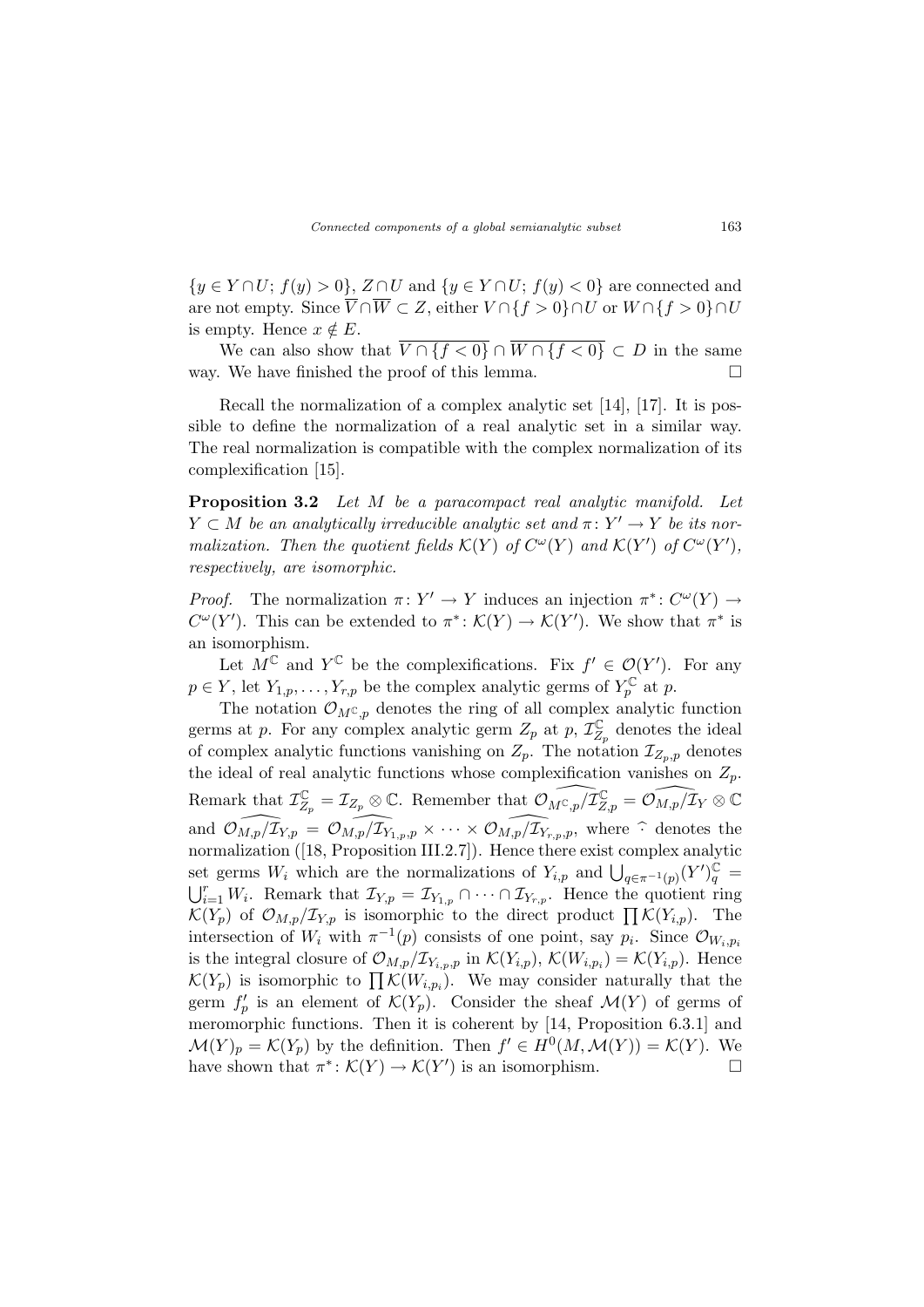Corollary 3.3 (Artin-Lang Property for Surface) Let M be a connected paracompact real analytic manifold and  $X \subset M$  be an irreducible analytic subset of  $M$  of dimension 2. Assume that the normalization of  $X$  is affine. Let  $f_1, \ldots, f_m$  be real analytic functions on M and  $\alpha \in \text{Spec}_r(\mathcal{K}(X))$ . Assume that  $f_1(\alpha) > 0, ..., f_m(\alpha) > 0$ , then the set  $U := \{x \in X; f_1(x) > 0,$  $\ldots, f_m(x) > 0$  is not empty. Here  $f(\alpha) > 0$  denotes the conditions  $f \in \alpha$ and  $-f \notin \alpha$ .

*Proof.* Let  $\pi: X' \to X$  be the normalization. By Proposition 3.2,  $\mathcal{K}(X) =$  $\mathcal{K}(X')$ . Hence we may view  $\alpha$  as a point in  $\text{Spec}_r(\mathcal{K}(X'))$ , naturally. Since Artin-Lang Property for affine normal surfaces holds true [5], the set  $U' :=$  $\{x \in X'; f_1 \circ \pi(x) > 0, \ldots, f_m \circ \pi(x) > 0\}$  is not empty. Consider the set  $U := \{x \in X; f_1(x) > 0, \ldots, f_m(x) > 0\}.$  Let  $y \in U'$ , then  $\pi(y) \in U$ . Especially  $U \neq \emptyset$ .

We recall the definition of the tilde operator.

Definition 3.4 Let A be an irreducible real analytic set of dimension 2 whose normalization is affine. Let  $X$  be a global semianalytic subset of the form

$$
X = \bigcup_{i=1}^{m} \bigcap_{j=1}^{n} \{x \in A; f_{ij}(x) *_{ij} 0\},\
$$

where  $*_i \in \{ =, > \}.$  Set

$$
\widetilde{X} = \bigcup_{i=1}^{m} \bigcap_{j=1}^{n} \{ \alpha \in \text{Spec}_r(\mathcal{K}(A)); f_{ij}(\alpha) *_{ij} 0 \}.
$$

Then the map  $\tilde{\cdot}$  defines a surjective homomorphism from the lattice of global semianalytic subsets of A onto the lattice of constructible subsets of  $Spec_r(\mathcal{K}(A))$  and  $\widetilde{X} \neq \emptyset$  if and only if the interior of X in  $Reg(A)$  is not empty by [2, Proposition 2.4] and Corollary 3.3.

We have finished the preparation of the proof of Theorem 1.1.

# Proof of Theorem 1.1.

We first consider the case where A is irreducible. Let  $\pi: A' \to A$ be the normalization map. Consider the sets  $X' := \pi^{-1}(X)$  and  $W' :=$  $\pi^{-1}(W)$ . Remark that X' is a global semianalytic subset of A'. Since  $\dim(\text{Sing}(A')) \leq 0$ , we can apply Lemma 3.1 to X' and W'. Then there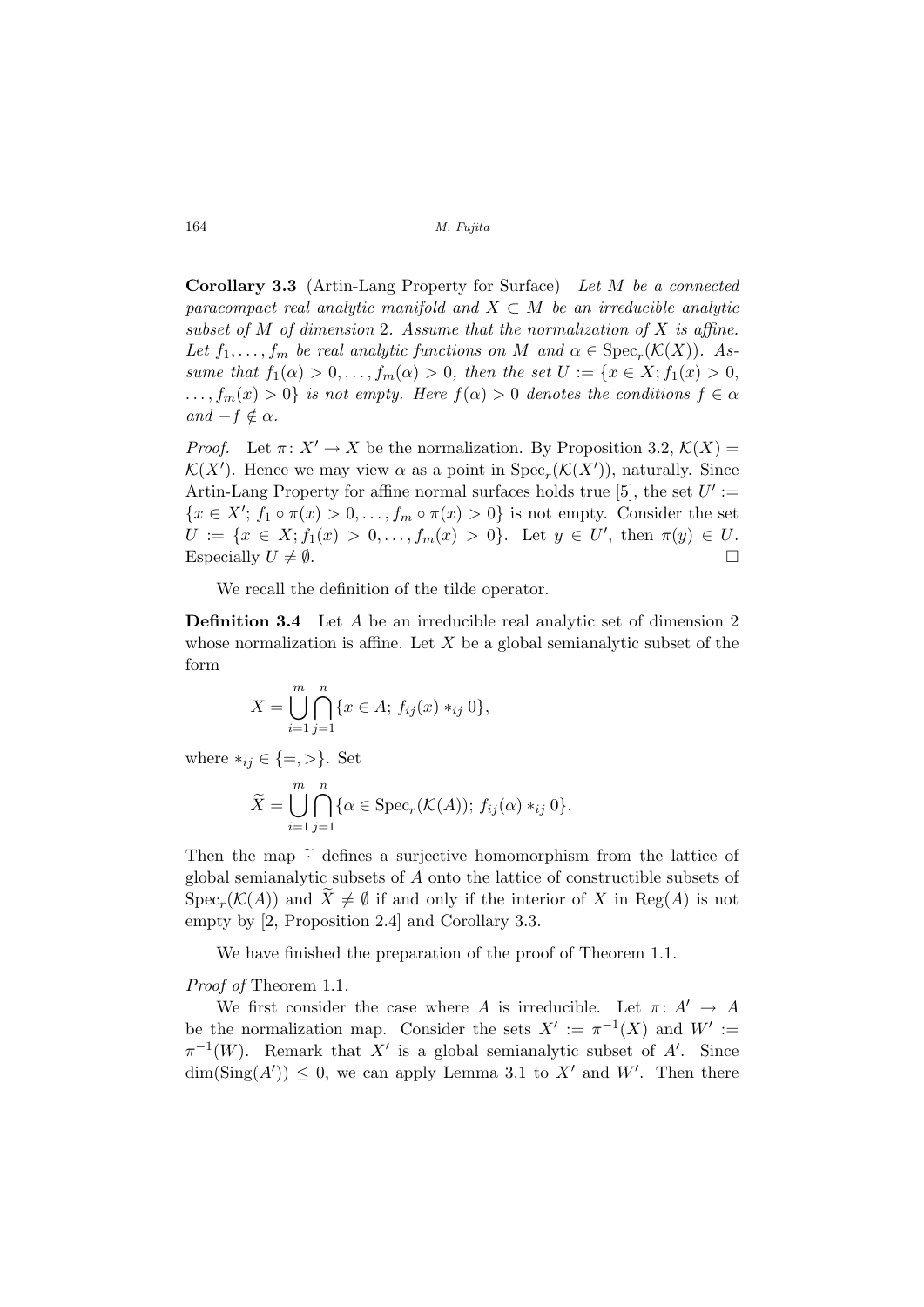exists a real analytic function  $f$  on  $A'$  such that

$$
\dim\left(\overline{W'\cap\{f>0\}}\cap\overline{(X'\setminus W')\cap\{f>0\}}\right)\leq 0 \text{ and}
$$
  

$$
\dim\left(\overline{W'\cap\{f<0\}}\cap\overline{(X'\setminus W')\cap\{f<0\}}\right)\leq 0.
$$

Apply Proposition 2.6 to  $X' \cap \{f > 0\}$  and  $X' \cap \{f < 0\}$ , then there exist natural numbers p, q depending only on  $\dim(A')$  and  $f'_{ij} \in \mathcal{O}(A')$  with  $W' \setminus \{f = 0\} = X' \cap U'$ , where

$$
U' := \bigcup_{i=1}^{p} \bigcap_{j=1}^{q} \{x \in A';\, f'_{ij}(x) > 0\}.
$$

Since  $\mathcal{K}(A') = \mathcal{K}(A)$  by Proposition 3.2, there exists  $f_{ij} \in \mathcal{K}(A)$  corresponding to  $f'_{ij}$ . Multiplying non-negative real analytic functions on A, we may assume that all  $f_{ij}$  are real analytic functions on A and  $f_{ij}$  equals to  $f'_{ij}$  multiplied by some non-negative real analytic function. Set

$$
U := \bigcup_{i=1}^{p} \bigcap_{j=1}^{q} \{x \in A; f_{ij}(x) > 0\} \text{ and } V := X \cap U.
$$

Then dim $((W' \setminus \pi^{-1}(V)) \cup (\pi^{-1}(V) \setminus W')$ ¢  $\leq 1$  by [2, Proposition 2.4] because  $\widetilde{W}' = \pi^{-1}(W)$ . Hence dim $((W \setminus V) \cup (V \setminus W))$ ¢  $\leq$  1. We have succeeded in constructing a global semianalytic set V of the form

$$
V = X \cap \bigcup_{i=1}^{p} \bigcap_{j=1}^{q} \{x \in A; f_{ij}(x) > 0\}
$$

with  $\dim((W \setminus V) \cup (V \setminus W))$ ¢  $\leq 1$ .

We next consider the case where A is not irreducible. Let  $A_1, A_2, \ldots$ be the irreducible components of A. For any l, there exists  $f_{lij} \in \mathcal{O}(A_l)$ be the irreducible components of A. For any i, the with dim $((W \cap A_l \setminus V_l) \cup (V_l \setminus W \cap A_l)) \leq 1$ , where

$$
U_l := \bigcup_{i=1}^p \bigcap_{j=1}^q \{x \in A; f_{lij}(x) > 0\} \text{ and } V_l := X \cap U_l.
$$

By Cartan's theorem B, we may assume that  $f_{lij}$  are real analytic functions by Cartan's theorem B, we may assume that  $J_{ij}$  are real analytic functions<br>on M. We fix real analytic functions  $c_i: M \to \mathbb{R}$  with  $c_i \equiv 0$  on  $\bigcup_{j \neq i} A_j$  and  $c_i > 0$  on  $M \setminus \bigcup_{j \neq i} A_j$ . Set  $I_x := \{l; x \in A_l\}$ . The function germ  $f_{ij,x} :=$  $l\in I_x$   $c_{l,x}f_{lij,x}$  is well defined and a global section of  $\mathcal{O}_M/\mathcal{I}_A$ . Hence there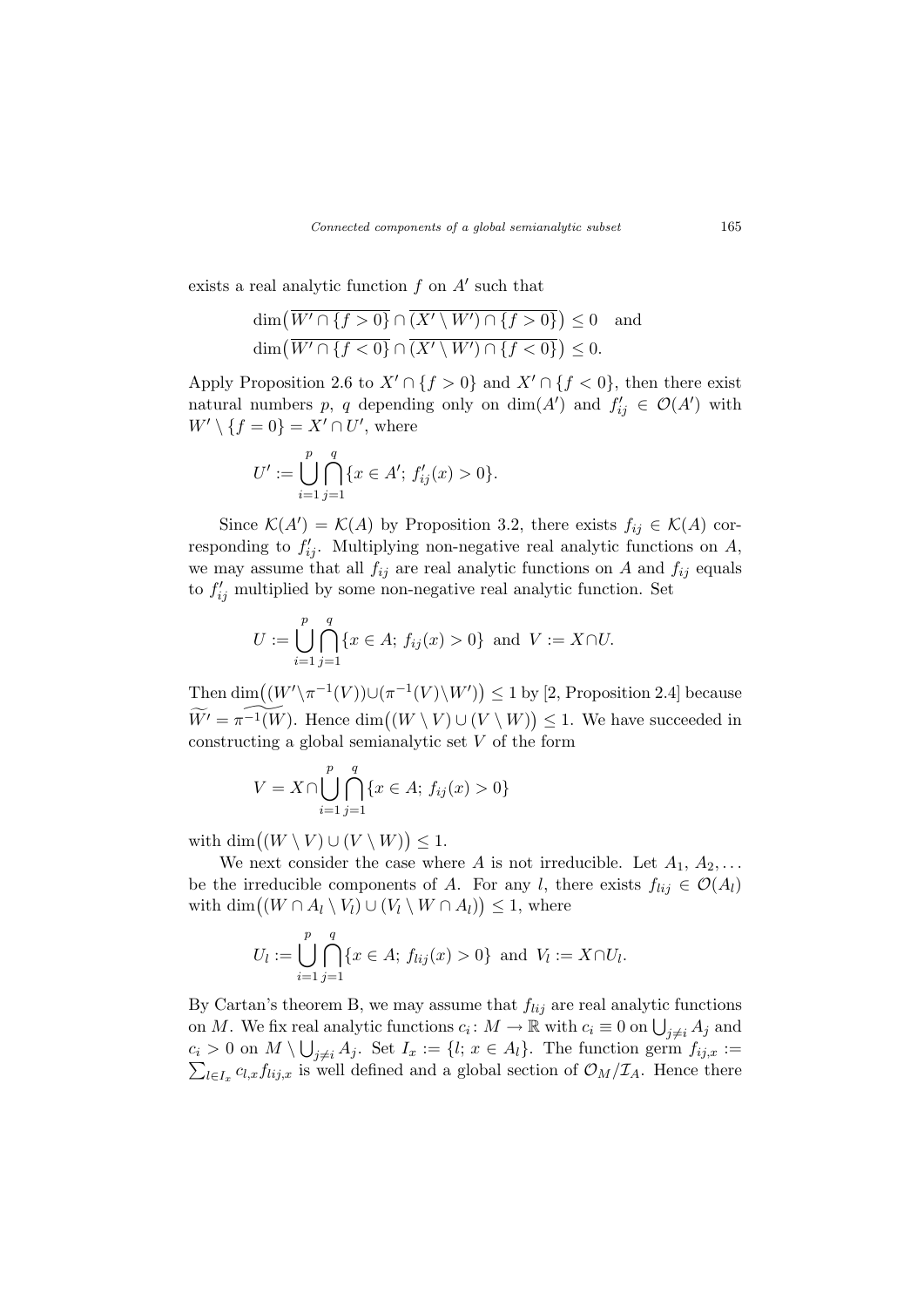exists a real analytic extension of  $f_{ij}$  to M by Cartan's theorem B. We<br>also denote this extension  $f_{ij}$  Set  $H_{ij}$ .  $\Box^p$ ,  $\Box^q$ ,  $\{g \in X, f_{ij}(g) > 0\}$  and also denote this extension  $f_{ij}$ . Set  $U := \bigcup_{i=1}^p \bigcap_{j=1}^q \{x \in X; f_{ij}(x) > 0\}$  and  $V := X \cap U$ . One easily checks that

$$
V \cap \left(A_m \setminus \bigcup_{n \neq m} A_n\right) = V_m \cap \left(A_m \setminus \bigcup_{n \neq m} A_n\right),\,
$$

**100** 

hence off the curve  $\bigcup_{n\neq m}(A_n \cap A_m)$ , the set V works as the  $V_m$ 's, and in the end  $V \setminus W$  and  $W \setminus V$  have dimension  $\leq 1$ . We have succeeded in constructing a global semianalytic set  $V$  of the form

$$
V = X \cap \bigcup_{i=1}^{p} \bigcap_{j=1}^{q} \{x \in A; f_{ij}(x) > 0\}
$$

with  $\dim((W\setminus V)\cup(V\setminus W))$ ¢  $\leq 1$ .

Since both  $W \setminus V$  and  $V \setminus W$  are of dimension  $\leq 1$ , they are global semianalytic by Lemma 2.2. Hence  $W = V \cup (W \setminus V) \setminus (V \setminus W)$  is global semianalytic.  $\Box$ 

Using Lojasiewicz inequality for global semianalytic sets [3, Theorem], we can generalize Theorem 1.1.

Remark 3.5 Let M be a paracompact real analytic manifold and A be an analytic subset of  $M$  of dimension 2. Let  $S$  be the singular locus of  $A$ and  $S_1, S_2, \ldots$  be its connected components. Assume that there exists an open neighborhood  $U_i$  of  $S_i$  in A such that the normalization of  $U_i \cap A$  is affine. Let  $X \subset A$  be a global semianalytic subset of M and W be a union of connected components of  $X$ . Then  $W$  is again global semianalytic.

*Proof.* Remark that we can choose  $U_i$  to be subanalytic.

Define Z as the Zariski closure of  $\overline{W} \cap \overline{X \setminus W}$ . We first show that Z is of dimension  $\leq 1$ . Let  $\{A_{\lambda}\}\$ be irreducible components of A. When  $\overline{W} \cap X \setminus W \cap A_{\lambda}$  is empty, Z is contained in the union of the irreducible components  $A_{\mu}$  other than  $A_{\lambda}$ . Hence we will consider the other case. Components  $A_{\mu}$  other than  $A_{\lambda}$ . Hence we will consider the other case.<br>Assume that  $X \cap A_{\lambda}$  is of the form:  $\bigcup_i \bigcap_j \{f_{ij} > 0\} \cap \{g_i = 0\}$ , where  $f_{ij}, g_i \in C^{\omega}(M)$  and  $f_{ij} \not\equiv 0$  on  $A_{\lambda}$ . Then  $\overline{W} \cap \overline{X \setminus W} \cap A_{\lambda} \subset \partial X \subset$  $i \bigcup_j \{ f_{ij} = 0 \} \neq A_{\lambda}$ . Since  $A_{\lambda}$  is irreducible,  $\dim(Z \cap A_{\lambda}) \leq 1$ . We have shown that  $\dim(Z) \leq 1$ .

Consider the family  $\mathcal C$  of all analytically irreducible components of  $Z$  of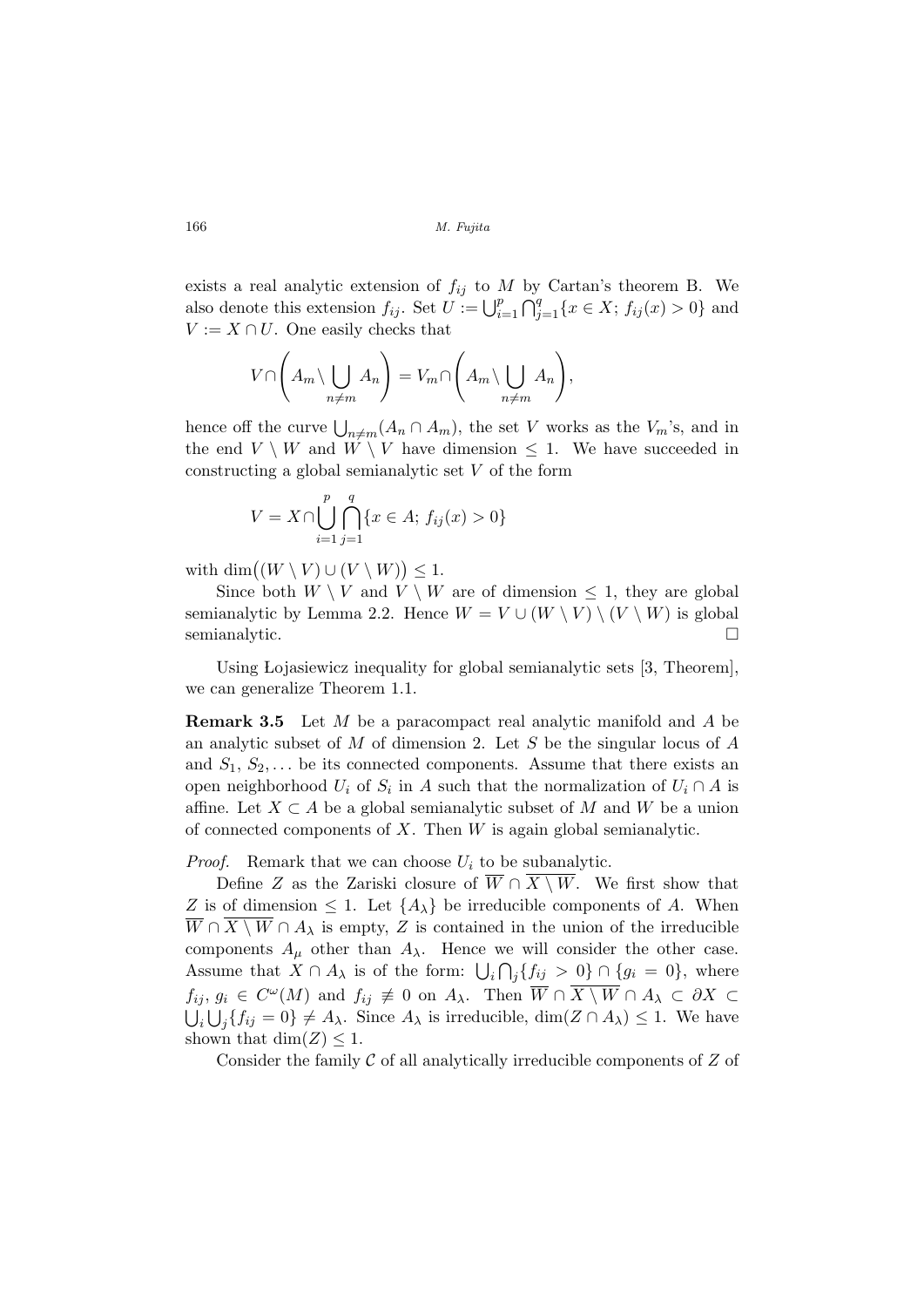dimension 1. Set  $\mathcal{C}_C := \mathcal{C} \setminus \{C\}$ . Define  $\mathcal{S}_C$  as the family of all analytically irreducible components S' of S with  $S' \neq C$ .

*Claim* There exist natural numbers  $p$ ,  $q$  satisfying the following condition. For any  $C \in \mathcal{C}$ , there exist real analytic functions  $f_{ijC}$  on M and there exists an analytic subset  $D_C \subset C$  of dimension 0 and an open subanalytic EXISTS an analytic subset  $D_C \subset C$  of dimension 0 and an open subanalytic neighborhood  $U_C$  of  $C \setminus D_C$  with dim $(\overline{W_C} \cap \overline{X} \setminus W_C \cap U_C) \leq 0$  and  $W \cap$  $U_C = W_C \cap U_C$ . Here  $W_C := \bigcup_{i=1}^p$  $\frac{1}{\sqrt{q}}$  $_{j=1}^{q}$ { $x \in X$ ;  $f_{ijC}(x) > 0$ }.

*Proof of Claim.* We first consider the case where  $C \not\subset S$ . We will show that there exists  $f_C \in C^{\omega}(M)$  with

$$
(*) \dim(\overline{W \cap \{f_C > 0\}} \cap \overline{(X \setminus W) \cap \{f_C > 0\}} \cap C) \le 0 \text{ and}
$$

$$
\dim(\overline{W \cap \{f_C < 0\}} \cap \overline{(X \setminus W) \cap \{f_C < 0\}} \cap C) \le 0.
$$

Set  $E_C := \bigcup_{C' \in \mathcal{C}, C' \neq C} C \cap C'$ . Choose a subanalytic open neighborhood  $T_C$ of  $C \setminus E_C$  with  $\overline{T_C} \cap Z = C$ . We may assume that  $T_C$  is global semianalytic by Lemma 4.4 which we will show later. Apply Lemma 3.1 to  $T_C \cap X$ ,  $T_C \cap W$  and  $T_C \cap (X \setminus W)$ , then there exists  $f_C \in C^{\omega}(M)$  satisfying the condition (∗).

Set

$$
D_C^+:=\overline{W\cap\{f_C>0\}}\cap\overline{(X\setminus W)\cap\{f_C>0\}}\cap C,
$$
  

$$
D_C^-:=\overline{W\cap\{f_C<0\}}\cap\overline{(X\setminus W)\cap\{f_C<0\}}\cap C
$$

and

$$
D_C := \bigcup_{C' \in \mathcal{C}_C} (C' \cap C) \cup \bigcup_{S' \in \mathcal{S}_C} (C \cap S') \cup D_C^+ \cup D_C^-.
$$

Then there exists an open subanalytic neighborhood  $U_C$  of  $C \setminus D_C$  such that

$$
\dim(\overline{W \cap \{f_C > 0\}} \cap \overline{(X \setminus W) \cap \{f_C > 0\}} \cap U_C) \le 0 \text{ and}
$$
  

$$
\dim(\overline{W \cap \{f_C < 0\}} \cap \overline{(X \setminus W) \cap \{f_C < 0\}} \cap U_C) \le 0
$$

by the condition (\*). Let  $C^+$  be the interior of  $\overline{W \cap {\lbrace f_C > 0 \rbrace \cap C}} \setminus D_C$  in  $C \setminus D_C$ . We define  $C^-$  in the same way. There exists  $g_C^+ \in C^{\omega}(M)$  with  $C^+ = \{x \in C; g_C^+$  $_C^+(x) > 0$  by [4, Theorem 4.4]. Construct  $g_C^ \bar{C}$  in the same way. Set  $W_C := \{x \in X; f_C > 0, g_C^+ > 0\} \cup \{x \in X; f_C < 0, g_C^- > 0\}$  and shrink  $U_C$  if necessary. Then  $D_C$ ,  $U_C$  and  $W_C$  satisfy the requirement.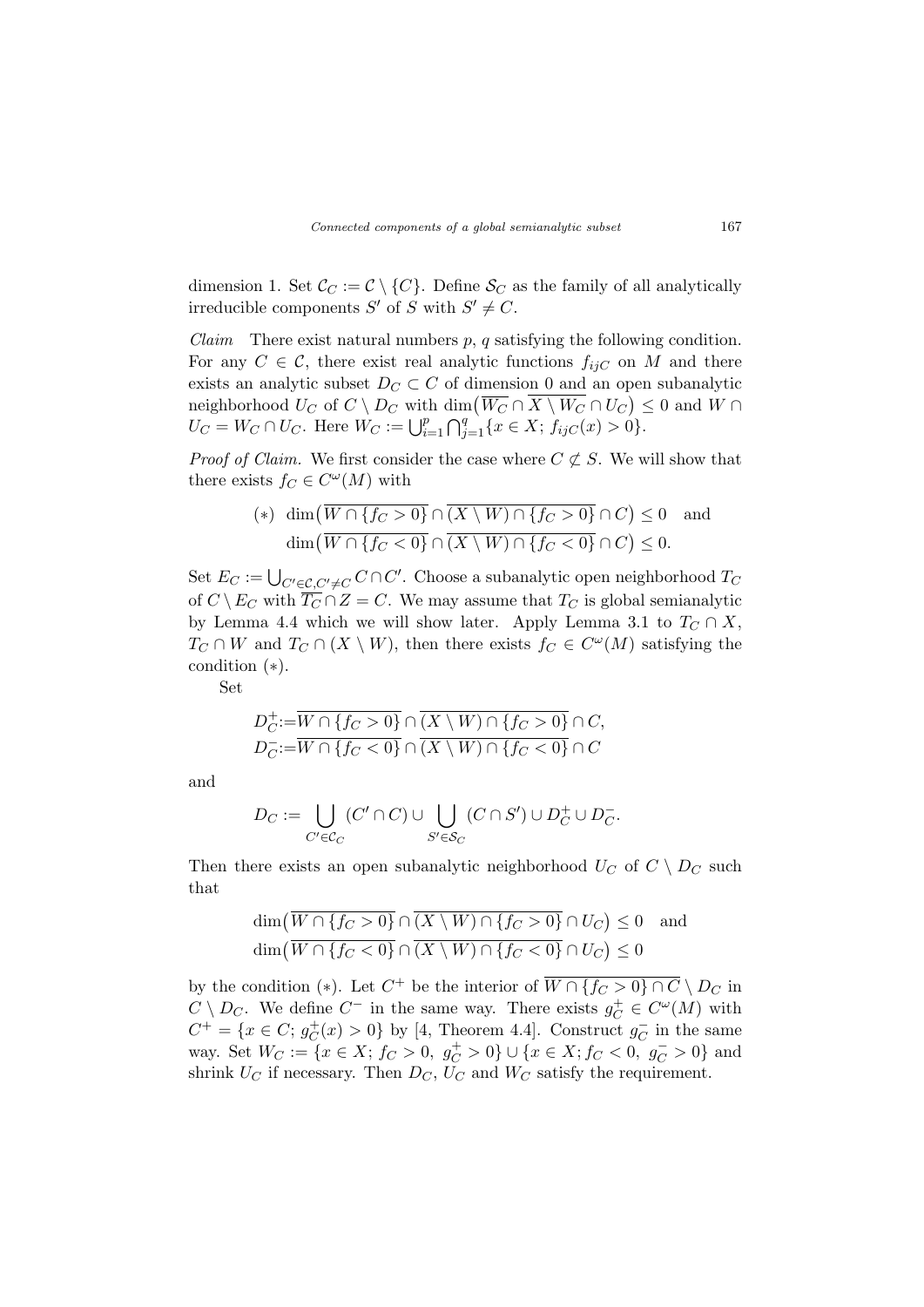We next consider the case where  $C \subset S$ . We may assume without loss of generality that  $C \subset S_1$ . By the proof of Theorem 1.1, there exist natural numbers p, q depending only on  $\dim(M)$ ,  $f'_{ijC} \in C^{\omega}(U_1)$  with dim( $(W \cap U_1 \setminus W'_C) \cup (W'_C \setminus W) \leq 1$ . Here  $W'_C := \bigcup_{i=1}^p$  $\tilde{\Omega}$  ${}_{j=1}^q \{x \in$  $U_1$ ;  $f'_{ijC}(x) > 0$ . Consider the family  $\mathcal{F}_C$  of analytically irreducible compo-<br>panta  $B$  of  $A \cap \mathbb{F}^p \to \mathbb{F}^q$  ( $f' \to \pm(0)$  of dimension l with  $B \neq C$ . Set  $D$  and nents B of  $A \cap \bigcup_{i=1}^p \bigcup_{j=1}^q (f'_{ij})^{-1}(0)$  of dimension 1 with  $B \neq C$ . Set  $D_C$  as the intersection of C with the union of all elements of  $\mathcal{F}_C$ ,  $\mathcal{C}_C$  and  $\mathcal{S}_C$ . There exists an open subanalytic neighborhood  $U_C$  of  $C \setminus D_C$  such that  $\overline{U_C}$  does not intersect with any elements of  $\mathcal{F}_C$ ,  $\mathcal{C}_C$  and  $\mathcal{S}_C$  except at  $D_C$ . We may assume that  $U_C$  is global semianalytic by Lemma 4.4. Set  $W'_{iC} := U_C \cap$  $\{x \in U_1; f'_{i1C}(x) > 0, \ldots, f'_{iqC}(x) > 0\}$ . Remark that  $\overline{W'_{iC}} \cap (f'_{ij})^{-1}(0) \subset C$ for any  $j = 1, \ldots, q$ . There exists a positive equation  $d_C \in C^{\omega}(M)$  of C with  $|f'_{ijC}| \geq d_C$  on  $W'_{iC} \cap V_C$ , where  $V_C$  is an open neighborhood of C, by [3, Theorem]. By Cartan's theorem B, there exists  $f_{ijC} \in C^{\omega}(M)$  with by [b, Theorem]. By Cartan's theorem B, there exists  $f_{ijC} \in C$ <br>  $f'_{ijC} - d_C^2 - f_{ijC} \in H^0(M, d_C^3 \mathcal{O}_M)$ . Consider the set  $W_C := \bigcup_{i=1}^p$  $\tilde{C}^{\mu}$  ${}_{j=1}^{q}$ { $x \in$  $X; f_{ijC}(x) > 0$ . By the definition of  $W_C$ , there exists an open subanalytic A;  $j_{ij}C(x) > 0$ . By the definition of  $W_C$ , there exists an open subanarytic<br>neighborhood  $U_C'$  of  $C \setminus D_C$  such that  $\dim(\overline{W_C} \cap \overline{X \setminus W} \cap U_C') \leq 0$  and  $W_C \cap U_C' = W_C' \cap U_C'$ . Replace  $U_C$  with  $U_C'$ , then  $D_C$ ,  $U_C$  and  $W_C$  satisfy the requirement. We have finished the proof of Claim.

Enlarging  $D_C$  if necessary, we may assume that  $C \cap C' \subset D_C$  and  $C \cap C'$  $S' \subset D_C$  for any  $C' \in \mathcal{C}_C$  and  $S' \in \mathcal{S}_C$ . Shrinking  $U_C$  if necessary, we may assume that  $\overline{U_C} \cap Z = C$  and  $U_C \cap U_{C'} = \emptyset$  for any  $C, C' \in \mathcal{C}$  with  $C \neq C'$ .

Consider the set  $W''_{i,C} := W_C \cap U_C \cap \{x \in X_C; f_{iC}(x) > 0, \ldots, \}$  $f_{iqC}(x) > 0$ , then  $f_{ijC}^{-1}(0) \cap \overline{W''_{i,C}} \subset C$ . Hence there exist positive equations  $\epsilon_{ijC}$  of C such that  $|\epsilon_{ijC}| \leq |f_{ijC}|$  on  $W''_{i,C} \setminus C$  by [3, Theorem]. Let  $b \in D_C$ and  $d_b: M \to \mathbb{R}$  be a positive equation of  $\{b\}$ . Consider the subanalytic function  $\rho_{ijC,b}$ :  $(0,r) \to \mathbb{R}$  defined by

$$
\rho_{ijC,b}(t) := \max \bigg\{ \frac{|f_{ijC}(x)|}{\epsilon_{ijC}(x)^2}; \ x \notin U_C, \ d_b(x) = t \bigg\},\
$$

where  $r$  is a small positive integer. By Lojasiewicz inequality, there exist  $m(i, j, C, b) \in \mathbb{N}$  and real numbers  $B(i, j, C, b) > 0$  with  $\rho_{ijC,b}(t) >$  $1/(B(i, j, C, b)t^{m(i, j, C, b)})$ . We can construct real analytic functions  $h_{ijC}$  with  $h_{ijC} \ge 0$  on M,  $h_{ijC}^{-1}(0) = D_C$  and  $h_{ijC} \in m_b^{2m(i,j,C,b)}$  $b^{2m(i,j,\mathcal{C},b)}$  in the same way as the proof of Lemma 4.4. Then there exist positive continuous functions  $\phi_{ijC}$ with  $\phi_{ijC} > (h_{ijC}|f_{ijC}|)/\epsilon_{ijC}^2 + 2$  outside of  $U_C$ . There exist real analytic functions  $\psi_{ijC}$  on M with  $|\psi_{ijC} - \phi_{ijC}| < 1$  by [13] and [21]. Set  $g_{ijC} :=$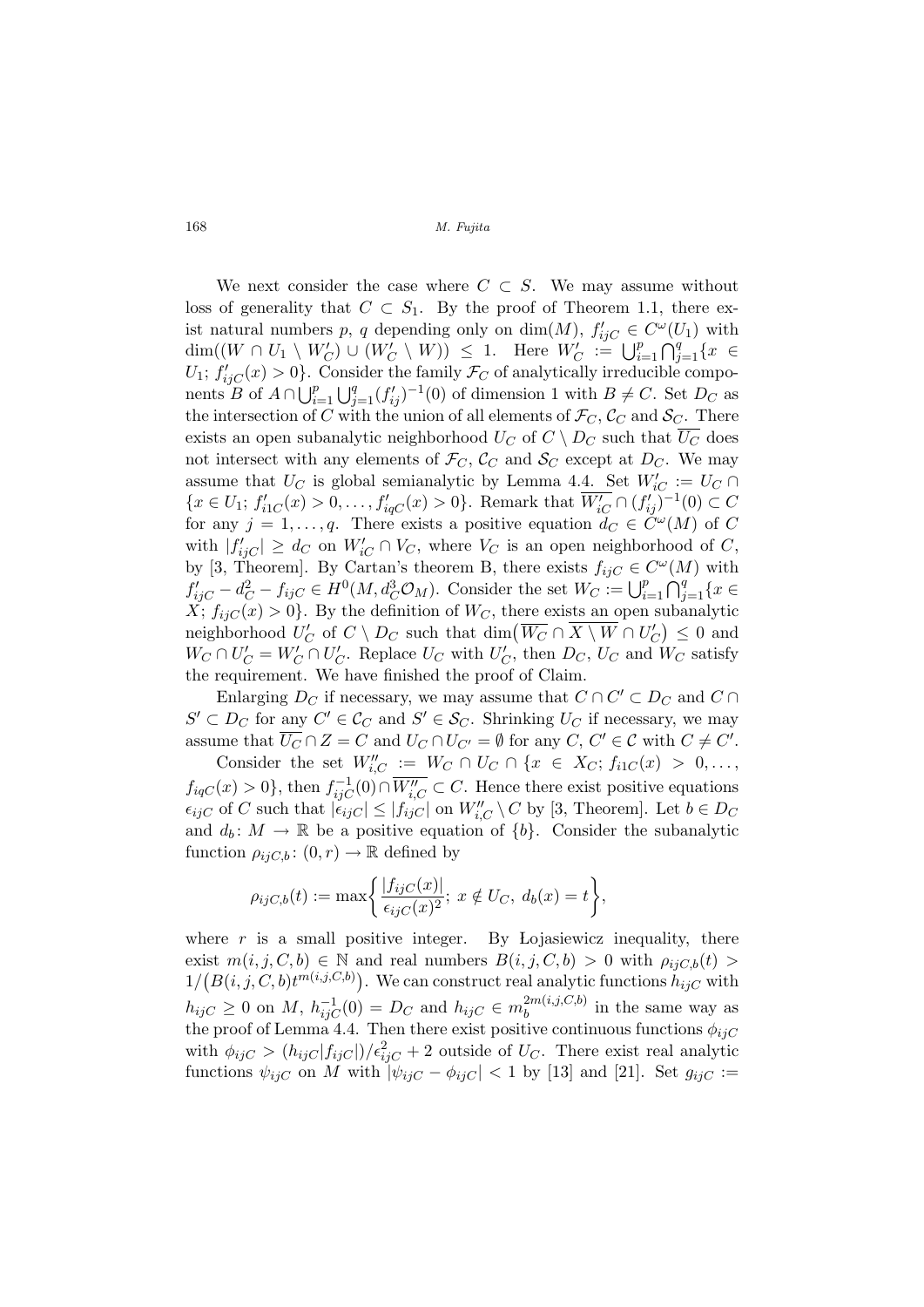$h_{ijC}f_{ijC} - \psi_{ijC}\epsilon_{ijC}^2$ . It is obvious that  $g_{ijC}^{-1}(0) \subset U_C \cup C$ . Furthermore, there exists an open neighborhood  $V_C'$  of  $\check{C} \setminus D_C$  with

$$
W \cap U_C \cap V'_C = V'_C \cap \bigcup_{i=1}^p \bigcap_{j=1}^q \{x \in X; g_{ijC}(x) > 0\}
$$

by the definition of  $g_{ijC}$ .

Fix  $i = 1, \ldots, p$  and  $j = 1, \ldots, q$ . Let  $\mathcal{A}_{ij}$  be the family of analytically irreducible components of  $\bigcup_{C \in \mathcal{C}} g_{ijC}^{-1}(0)$  of dimension = dim(M) – 1. Set  $A_{ij} := \bigcup_{Y \in \mathcal{A}_{ij}} Y$ . Since  $U_C \cap U_{C'} = \emptyset$  and  $\overline{U_C} \cap \overline{U_{C'}} = C \cap C'$  for any  $C, C' \in \mathcal{C}, A_{ij}$  is a coherent real analytic set. Remember that  $Y \in \mathcal{A}_{ij}$ is an irreducible component of  $g_{ijC}^{-1}(0), g_{ijC}^{-1}(0) \subset U_C \cup C$  and  $\overline{U_C} \cap Z =$ C. Hence any  $Y \in \mathcal{A}_{ij}$  contains only one curve  $C \in \mathcal{C}$ . Define  $m_Y$  as the minimum number satisfying that  $g_{ijC} \in H^0(M, \mathcal{I}_Y)^{m_Y}$ , where C is the unique irreducible component of Z contained in Y. Consider the sheaf  $\mathcal{I}_{ij}$ defined by

$$
\mathcal{I}_{ij,x} := \prod_{Y \in \mathcal{A}_{ij}, x \in Y} \mathcal{I}_{Y,x}^{m_Y}.
$$

Since  $A_{ij}$  is coherent,  $\mathcal{I}_{ij}$  is coherent. Since  $\mathcal{I}_{ij,x}$  is a principal ideal of  $\mathcal{O}_{M,x}$ for any  $x \in M$ , the ideal  $\mathcal{I}_{ij}(M)$  is finitely generated by [12]. Let  $G_{ij1}, \ldots, G_{ijm} \in C^{\omega}(M)$  be its generators. For any  $l = 1, \ldots, m$ , we set

$$
\Phi_{ijl} := \{ x \in Z; G_{ijl} \mathcal{O}_{M,x} = \mathcal{I}_{ij,x} \}.
$$

We choose a discrete points set  $D \subset Z$  such that

- Sing $(Z) \subset D$ ,
- $\Phi_{iil} \setminus D$  are open for all  $l = 1, \ldots, m$ ,
- Z does not intersect with any other analytically irreducible components of  $g_{ijC}^{-1}(0)$  except  $Y \in \mathcal{A}_{ij}$  at  $x \in C \setminus D \subset Z$ , where  $C \in \mathcal{C}$ , and
- $\{\Phi_{ijl} \setminus D\}_{l=1,\dots,m}$  covers  $Z \setminus D$ .

Here Sing(Z) denotes the singular locus of Z. By the definition of  $\mathcal{I}_{ij}$ and  $\Phi_{ijl}$ , for any  $x \in \Phi_{ijl} \backslash D$ , there exists a unit  $u_{ijl,x}$  with  $g_{ijC} = u_{ijl,x} G_{ijl} \in$  $\mathcal{O}_{A,x}$ . We define the set  $\Phi_{ijl}(1) \subset \Phi_{ijl} \setminus D$  consisting of points x with  $u_{ijl,x} > 0$  near x. The set  $\Phi_{ijl}(-1) \subset \Phi_{ijl} \setminus D$  is the set of all points  $x \in Z$ with  $u_{ijl,x} < 0$  near x. Remark that  $\Phi_{ijl} \setminus D = \Phi_{ijl}(1) \cup \Phi_{ijl}(-1)$ . By Lemma 4.4, there exist open global semianalytic neighborhoods  $T_{ijl}(k)$  of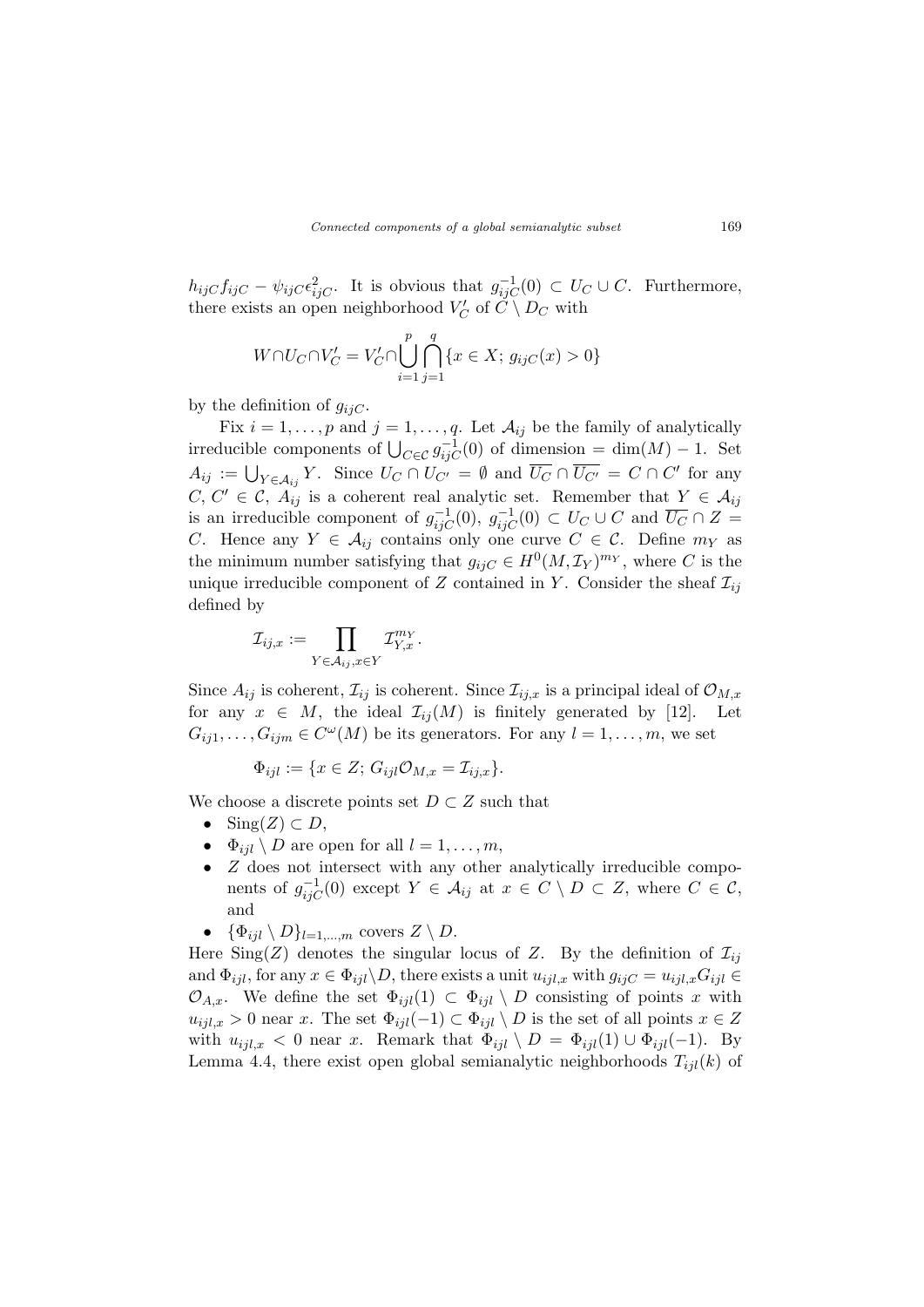$\Phi_{ijl}(k)$  in M such that  $\overline{T_{ijl}(k)} \cap (Z \setminus \Phi_{ijl}(k)) \subset D \cap \overline{\Phi_{ijl}(k)}$  for any  $k = -1, 1$ . Consider the global semianalytic set

$$
W_l(\overline{k}) := \bigcup_{i=1}^p \bigcap_{j=1}^q T_{ijl}(k_{ij}) \cap \{x \in X; \text{sign}(G_{ijl}(x)) = k_{ij}\}\
$$

for any  $l = 1, ..., m$  and tuples  $\overline{k} = (k_{11}, k_{12}, k_{21}, k_{22}) \in {\pm 1}^4$ .

Fix  $l = 1, ..., m$  and  $\overline{k} = (k_{11}, k_{12}, k_{21}, k_{22}) \in {\pm 1}^4$ . We show that, for any  $x \in (Z \setminus D) \cap W_l(\overline{k})$ , there exists a neighborhood U of M with  $W \cap U = W_l(\overline{k}) \cap U$ . By the definition of  $T_{ijl}(k_{ij})$ , there exists a unit  $u_{ij,x}$ with  $G_{ijl} = u_{ij,x}g_{ijC} \in \mathcal{O}_{A,x}$  and  $sign(u_{ij,x}) = k_{ij}$  near x, where  $C \in \mathcal{C}$  and  $x \in C$ . Therefore, there exists an open neighborhood U of x with

$$
U \cap \{x \in M; g_{ijC}(x) > 0\} = U \cap \{x \in M; k_{ij}G_{ijl}(x) > 0\}.
$$

Since  $W \cap U = U \cap \bigcup_{i=1}^{p} V_i$  $i=1$  $\bigcap_{\alpha}$  $_{j=1}^{q}$ { $x \in X; g_{ijC}(x) > 0$ },  $W \cap U = W_{l}(\overline{k}) \cap U$ . ¡

As we have shown above, dim $\left(\left(\overline{W_l(\overline{k})} \cap \overline{W}\right)\right)$ ∩  $\frac{W_l(\overline{k}) \setminus W}{W_l(\overline{k}) \setminus W}$   $\leq 0$ . Hence,  $W_l(\overline{k}) \cap W$  is global semianalytic by Proposition 2.6. Set  $X_\infty := X \setminus$  $W_l(\kappa)$  if W is global semianalytic by Fi<br> $\bigcup_{l,\overline{k}} W_l(\overline{k})$ . Then  $\dim(\overline{W \cap X_\infty} \cap \overline{X_\infty \setminus W})$  $\phi$  oposition 2.0. Set  $A_{\infty} := A$ <br>  $\phi$  = 0 because dim $\left(C \cap \overline{W} \cap X_{\infty}\right)$  $\checkmark$  $\leq 0$  for all  $C \in \mathcal{C}$ . Therefore,  $W \cap X_{\infty}$  is global semianalytic by Proposition 2.6. Since  $W = (W \cap X_{\infty}) \cup \bigcup_{l,\overline{k}} W \cap W_l(k)$ , W is also global semianalytic.  $\Box$ 

# 4. Proof of Theorem 1.2

We prove Theorem 1.2 in the present section. For that, we first show that the localization of the ring of real analytic functions is regular.

Proposition 4.1 Let M be a connected paracompact real analytic manifold and X be an analytically irreducible coherent real analytic subset of M. We set  $\mathcal{O}_X := \mathcal{O}_M/\mathcal{I}_X$ . Let Y be an irreducible coherent real analytic subset of X with dim(Y ∩ Sing(X)) < dim(Y) and  $\mathcal{I}_Y \subset \mathcal{O}_X$  denote the ideal sheaf of Y. Here  $\text{Sing}(X)$  denotes the singular locus of X. Then the ring  $H^0(X,\mathcal{O}_X)_{H^0(X,\mathcal{I}_Y)}$  is a regular local ring of Krull dimension dim X –  $dim Y$ .

*Proof.* Set  $A := H^0(X, \mathcal{O}_X)$  and  $P := H^0(X, \mathcal{I}_Y)$ . Let Q be a prime ideal of  $A_P$ . There exists a prime ideal  $Q_1$  of A with  $Q_1A_P = Q$ . Since  $Q_1$  is contained in P, the complex common zero set Z of  $Q_1$  contains the complexification of Y. Set  $r(Y) := \dim X - \dim Y$ . We first show the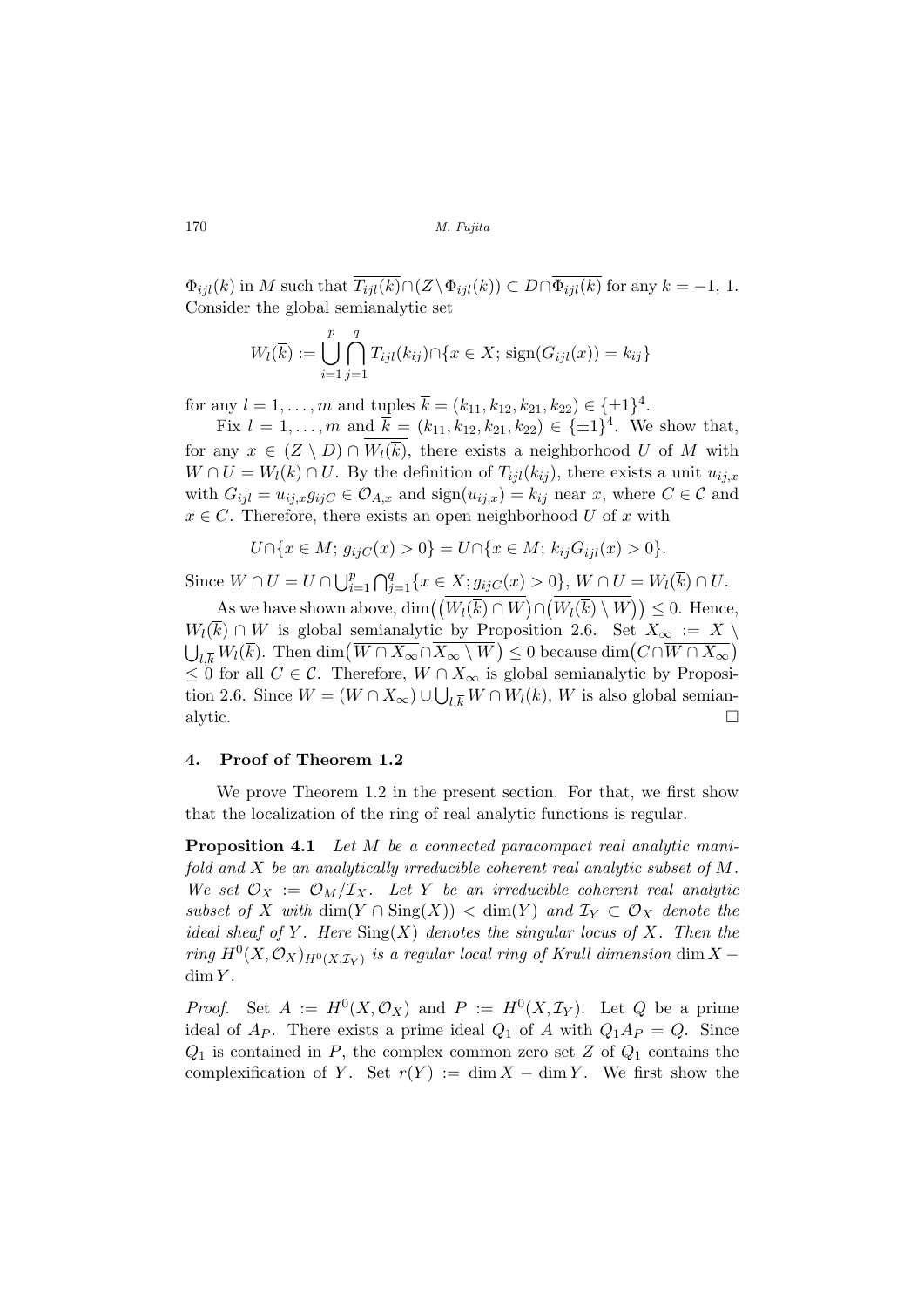following claim.

*Claim* There exist  $f_1, \ldots, f_r \in Q_1$  which generate Q. Moreover, we can choose  $r(Y)$  generators  $f_1, \ldots, f_{r(Y)}$  when  $Z = Y$ .

Proof of Claim. We first need to define an ideal sheaf for the proof of this claim. For any  $\mathcal{O}_X$ -modules A and B,  $(\mathcal{A} : \mathcal{B})$  denote the sheaf generated by  $\{f \in \mathcal{O}_X; f \cdot \mathcal{A} \subset \mathcal{B}\}\$ . It is well-known that  $(\mathcal{A} : \mathcal{B})$  is coherent if so are both  $A$  and  $B$ .

Let  $\mathcal{I}_Z \subset \mathcal{O}_X$  denote the ideal sheaf of Z. We first show that  $H^0(X, \mathcal{I}_Z) = Q_1$ . Let x be a regular point of Y, namely,  $x \in Y \setminus$  $(Sing(Y) \cup Sing(X))$ . Remark that the common complex zero set germs of  $H^0(X, I_Z)\mathcal{O}_{X,x}$  and  $Q_1\mathcal{O}_{X,x}$  coincide. Hence  $\sqrt{Q_1\mathcal{O}_{X,x}} = \mathcal{I}_{Z,x}$  by Hilbert's Nullstellensatz. For any  $f \in H^0(X, \mathcal{I}_Z)$ , there exists  $n \in \mathbb{N}$  with  $f^n \in$  $Q_1\mathcal{O}_{X,x}$ . On the other hand, finitely many generators  $g_1,\ldots,g_k\in Q$  of  $Q_1\mathcal{O}_{X,x}$  exist because  $\mathcal{O}_{X,x}$  is Noetherian. Consider the coherent ideal sheaf  $\mathcal{D} := (f^n \mathcal{O}_X : (g_1, \ldots, g_k) \mathcal{O}_X)$ . Since  $\mathcal{D}_x = \mathcal{O}_{X,x}$ , there exists  $h \in H^{0}(X,\mathcal{D})$  such that  $Y \not\subset h^{-1}(0)$ , namely,  $h \notin P$ . Remark that  $H^0(X, (g_1, \ldots, g_k)\mathcal{O}_X) = (g_1, \ldots, g_k)$  by Cartan's theorem B. Hence,  $hf^n \in$  $(g_1, \ldots, g_k) \subset Q_1$ . Since  $Q_1$  is prime,  $f \in Q_1$ . We have shown that  $H^{0}(X, \mathcal{I}_{Z}) = Q_{1}.$ 

The coherent sheaf is generated by its global sections by Cartan's Theorem A and  $\mathcal{I}_{Z,x}$  is generated by  $f_1,\ldots,f_r \in H^0(X,\mathcal{I}_Z)=Q_1$ . Moreover, we can choose  $r(Y)$  generators  $f_1, \ldots, f_{r(Y)} \in Q_1$  of  $\mathcal{I}_{Y,x}$  when  $Z = Y$ . We will show that these  $f_1, \ldots, f_r$  generate Q. Let  $g \in Q_1$ . Consider the coherent sheaf  $(g\mathcal{O}_X : (f_1, \ldots, f_r)\mathcal{O}_X)$ . Applying the same argument as above, there exists  $h' \in A$  with  $h' \notin P$  and  $hg' \in (f_1, \ldots, f_r)$ . We have shown that  $f_1, \ldots, f_r$  generate Q and have finished the proof of Claim.

We first show that  $Ap$  is Noetherian. We have only to show that all prime ideals  $Q$  of  $A_P$  are finitely generated. Hence  $A_P$  is Noetherian by Claim.

Since  $PA_P$  is generated by  $r(Y)$  elements, dim  $A_P \leq r(Y)$ . Let  $f_1, \ldots,$  $f_{r(Y)} \in P$  be the generators given in Claim. Choose  $y \in Y \setminus (\text{Sing}(X) \cup$ Sing(Y)). Let  $(x_1, \ldots, x_{\dim(Y)})$  be an analytic local coordinate of Y at y. Since the maximal ideal of  $\mathcal{O}_{X,y}$  is generated by  $x_1, \ldots, x_{\dim(Y)}, f_1, \ldots, f_{r(Y)},$  $(x_1, \ldots, x_{\dim(Y)}, f_1, \ldots, f_{r(Y)})$  is a local coordinate of X at y. Define  $Y_i$  as the irreducible component of  $\bigcup_{j=1}^{i} f_j^{-1}(0)$  containing a point y. Then  $Y_1 \supsetneq$  $Y_2 \supsetneq \ldots \supsetneq Y_{r(Y)} = Y$  because  $(x_1, \ldots, x_{\dim(Y)}, f_1, \ldots, f_{r(Y)})$  is a local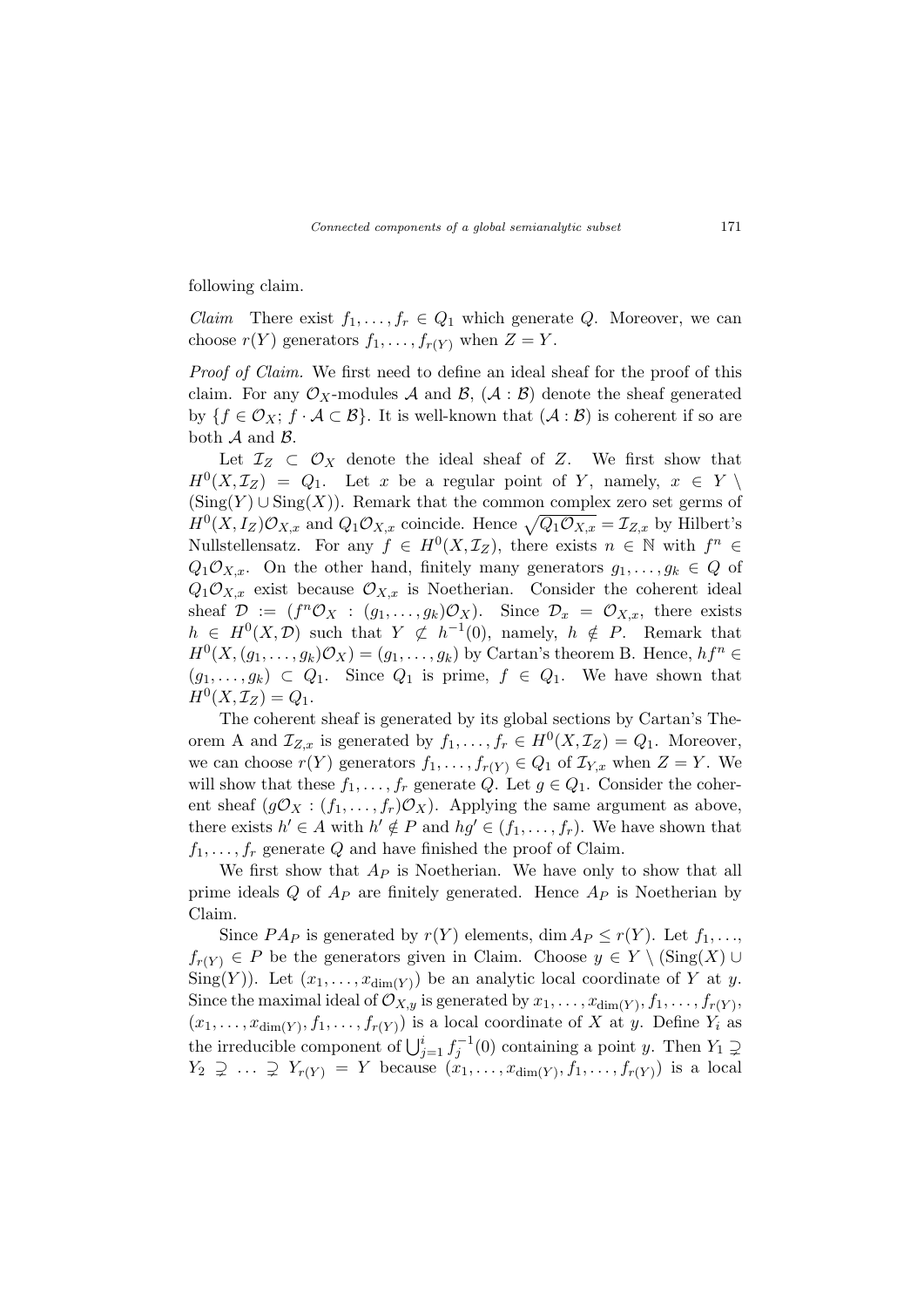coordinate. Hence we can construct the strictly ascending chain

$$
\mathcal{I}(Y_1)A_P \subsetneq \mathcal{I}(Y_2)A_P \subsetneq \cdots \subsetneq \mathcal{I}(Y_{r(Y)})A_P = PA_P,
$$

where  $\mathcal{I}(Y_i)$  denotes the ideal of real analytic functions on Z vanishing on  $Y_i$ . Hence dim  $A_P = r(Y)$ . By Claim, the only one maximal ideal is generated by dim  $A_P$  (=  $r(Y)$ ) elements, namely,  $A_P$  is a regular local ring of dimension  $r(Y)$ .

We prove Thom's Lemma for convergent power series. The original Thom's Lemma says that, for any polynomial  $f(x)$  with one valuable x of degree *n*, the set  $\{x \in \mathbb{R}; \, \text{sign}(f(x)) = i_0, \text{sign}(f'(x)) = i_1, \ldots, \text{sign}(f^{(n)}(x)) = i_1, \ldots, i_m\}$  $i_n$ } is empty, a point or an open connected interval, where  $i_j = -1, 0, 1$ and, for any  $a \in \mathbb{R}$ , the notation  $sign(a) = -1, 0, 1$  represent the conditions  $a < 0$ ,  $a = 0$  and  $a > 0$ , respectively.

**Lemma 4.2** We first fix  $n \geq 1$ . Let  $m_0$  be the maximal ideal  $(x_1, x_2)$  of the ring  $\mathbb{R}\{x_1, x_2\}$  of convergent power series. Fix  $f \in m_0^n \setminus m_0^{n+1}$ . Then there exists a map  $\sigma: \{1, \ldots, n\} \to \{1, 2\}$  satisfying the following condition. Set  $f_0 := f$  and  $f_k := \partial f_{k-1}/\partial x_{\sigma(k)}$  for  $1 \leq k \leq n$ . Then  $f_i \notin m_0^{n-i+1}$  for all  $i = 0, \ldots, n$ .

*Proof.* We prove this lemma by the induction on n. When  $n = 1$ ,  $(\partial f/\partial x_1)(0) \neq 0$  or  $(\partial f/\partial x_2)(0) \neq 0$ . Set  $\sigma(1)$  such that  $(\partial f/\partial x_{\sigma(1)})(0) \neq 0$ 0.

We next consider the case where  $n > 1$ . By the assumption of the induction,  $\partial f/\partial x_1 \notin m_0^n$  or  $\partial f/\partial x_2 \notin m_0^n$ . We define the number  $\sigma(1)$ such that  $\partial f/\partial x_{\sigma(1)} \notin m_0^n$ . Apply this lemma to  $\partial f/\partial x_{\sigma(1)}$ . There exists a map  $\sigma'$ :  $\{1, \ldots, n-1\} \rightarrow \{1, 2\}$  satisfying the conditions of this lemma for  $\partial f/\partial x_{\sigma(1)}$ . Set  $\sigma(k) := \sigma'(k-1)$  for all  $2 \leq k \leq n$ . Then  $\sigma$  satisfies the requirement.

**Lemma 4.3** (Thom's Lemma for convergent power series) Let n,  $m_0$ , f be the same as in Lemma 4.2. Let  $\sigma: \{1, \ldots, n\} \rightarrow \{1, 2\}$  be a map. We define  $f_0, f_1, \ldots, f_n$  in the same way as Lemma 4.2. Assume that  $f_i \notin$  $m_0^{n-i+1}$  for all  $i = 0, \ldots, n$ . Then the semianalytic set germ

$$
X_{IJ} := \{ \text{sign}(f_0(x)) = I(0), \, \text{sign}(f_1(x)) = I(1), \dots, \\ \text{sign}(f_n(x)) = I(n), \, \text{sign}(x_1) = J(1), \, \text{sign}(x_2) = J(2) \}
$$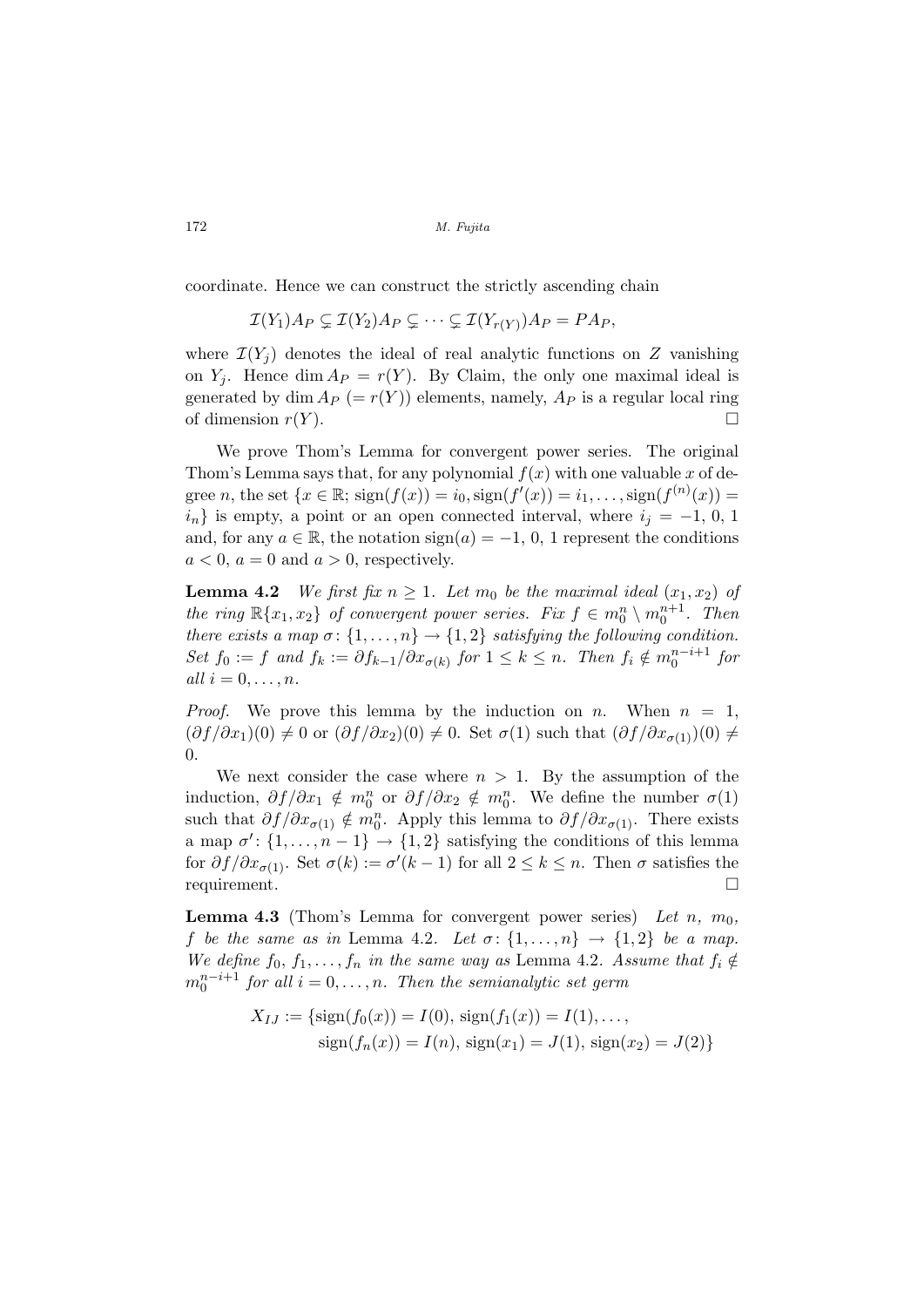is a connected germ for any maps  $I: \{0, 1, \ldots, n\} \rightarrow \{-1, 0, 1\}$  and  $J: \{1,2\} \rightarrow \{-1,0,1\}.$ 

*Proof.* We prove this lemma by the induction on n. When  $n = 1$ , the set germ  ${f = 0}$  is a germ of a real analytic submanifold of dimension 1, and  $\{f > 0\}$  and  $\{f < 0\}$  is connected. Since  $(\partial f / \partial x_{\sigma(1)})(0) \neq 0$ ,  $X_{IJ}$  is obviously connected.

We next consider the case where  $n > 1$ . We fix maps  $I: \{0, 1, \ldots, n\} \rightarrow$  $\{-1, 0, 1\}$  and  $J: \{1, 2\} \rightarrow \{-1, 0, 1\}$ . We show that  $X_{IJ}$  is connected.

The semianalytic set germ

$$
X'_{IJ} := \{ \text{sign}(f_1(x)) = I(1), \dots, \text{sign}(f_n(x)) = I(n), \\ \text{sign}(x_1) = J(1), \text{sign}(x_2) = J(2) \}
$$

is connected. Hence we may consider  $X'_{IJ}$  is a global semianalytic subset of an open neighborhood U of  $[-r, r]^2$  for any sufficiently small positive number  $r > 0$ . When  $\dim(X'_{IJ}) \leq 1$ ,  $X_{IJ}$  is connected because  $X_{IJ} \subset X'_{IJ}$ .

Consider the case where  $\dim(X'_{IJ}) = 2$ . We may assume without loss of generality that  $\sigma(1) = 1$  and  $J(1) = J(2) = 1$ . We first consider the case where  $\dim(X_{IJ}) = 1$ . Assume that  $X_{IJ}$  is not connected. Shrinking U if necessary, we may assume that there exist two strictly increasing continuous subanalytic functions  $h_1, h_2$ :  $[0, r] \rightarrow [0, \infty)$  such that  $h_1|_{[0, r]} < h_2|_{[0, r]}$  are real analytic functions and

$$
\{(x_1, x_2); 0 \le x_1 \le r, x_2 = h_1(x_1)\}\
$$
  

$$
\cup \{(x_1, x_2); 0 \le x_1 \le r, x_2 = h_2(x_1)\} \subset X_{IJ}.
$$

The cardinality of the set  $\{x_2 = a\} \cap X_{IJ}$  is more than 1. On the other hand,  $f(\cdot, a) \colon (0, r] \to \mathbb{R}$  is constant, strictly increasing or strictly decreasing  $J(\cdot, a): (0, r] \to \mathbb{R}$  is constant, strictly increasing or strictly decreasing<br>because  $sign((\partial f/\partial x_1)(\cdot, a))$  is constant on  $X'_{IJ}$ . Contradiction. Hence  $X_{IJ}$  is connected.

We next consider the case where  $\dim(X_{IJ}) = 2$ . Shrink U if necessary, then the boundary  $X_{IJ} \setminus X_{IJ}$  is a finite union of graphs of continuous subanalytic functions  $h_1, \ldots, h_m$  with  $h_1 < h_2 < \cdots < h_m$  and  $h_j$  are real analytic on  $(0, r]$ . As we showed before, the set  $X'_{IJ} \cap \{f = 0\} \cap \{x_2 = a\}$ consists of only one element for any sufficiently small  $a > 0$ . Assume that  $X_{IJ}$  is not connected. The analytic function  $f(\cdot, a)$  attains a minimal value at a point in  $(0, r]$ . Since  $f(\cdot, a)$  is constant, strictly increasing or strictly decreasing,  $f(\cdot, a)$  is constant. Hence  $f_1 \equiv 0$ , which contradicts the assump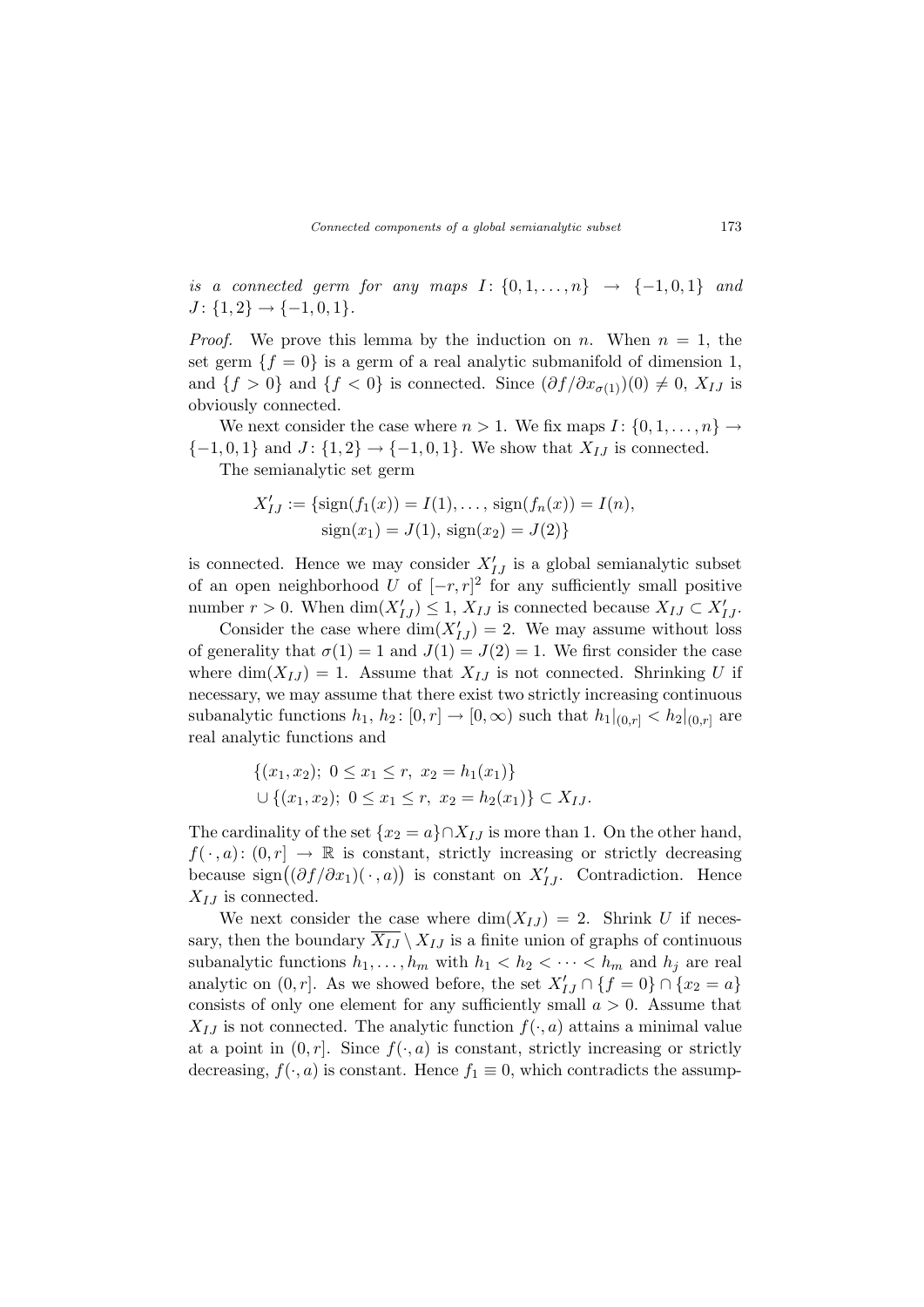tion  $\partial f / \partial x_1 \notin m_0^n$ 

We give a technical lemma on separation of analytic subsets.

**Lemma 4.4** Let M be a paracompact real analytic manifold and  $C \subset$ M be an analytic set of dimension 1. Let  $D \subset C$  be an analytic subset of dimension 0. Consider an open subanalytic neighborhood U of  $C \setminus D$ . Then there exists an open global semianalytic neighborhood V of  $C \ D$  with  $V \subset U$ .

*Proof.* There exists a real analytic function h on M with  $h^{-1}(0) = C$  and  $h \leq 0$  on M. For any point  $b \in D$ , let  $d_b$  be a real analytic function  $d_b^{-1}$  $b^{-1}(0) =$  $\{b\}$  and  $d_b \geq 0$  on M. Consider the function  $\rho_b : [0, r) \to [0, \infty)$  given by

$$
\rho_b(t) := \min\{|h(y)|; y \in M \setminus U, d_b(y) = t\},\
$$

where r is a small positive number. Since  $\rho_b$  is subanalytic, there exists  $m_b \in \mathbb{N}$  and  $C_b > 0$  with  $\rho_b(t) \ge C_b t^{m_b}$  for all  $0 \le t < r$  by Lojasiewicz's inequality. Consider the locally principal sheaf of ideals  $J$ , whose nontrivial stalks are  $d_b^{m_b+1} \mathcal{O}_b$ . Then, by [12], this sheaf has finitely many (in fact, three) global generators  $\alpha_i$ . Then  $\alpha =$  $\sum$  $i \alpha_i^2$  generates  $\mathcal{J}^2$ , so that  $\alpha =$ unit  $d_b^{n_b}$  for some  $n_b > m_b$ . Let  $U_b$  be a sufficiently small neighborhood of b. Then  $C_b d_b(y)^{m_b} > \alpha(y)$  for all  $y \in U_b \setminus \{b\}$ . Set  $G = \alpha + h$ . Since  $h \equiv 0$  on  $C, G > 0$  on  $C \setminus D$ . By the definition of  $\rho_b$ ,  $|h(y)| \geq C_b d_b(y)^{m_b}$  for any  $y \in U_b$ . Hence,  $G < 0$  on  $U_b \setminus U$ . Consider a sufficiently small closed neighborhood  $S$  of  $C$ . Then,

$$
S \cap (\overline{\{x \in M; G(x) > 0\} \setminus U}) = \emptyset.
$$

There exists a real analytic function  $G'$  on M such that  $G' > 0$  on S and  $G' < 0$  on  $\{x \in M; G(x) > 0\} \setminus U$  by Lemma 2.1. Set  $V := \{x \in M; G(x) > 0\}$  $G(x) > 0$ ,  $G'(x) > 0$ , then V satisfies the requirement.

The following theorem is the generalization of Theorem 1.2.

**Theorem 4.5** Let M be a connected paracompact real analytic manifold of dimension 3. Let  $X$  be a global semianalytic subset of  $M$  and  $W$  be a union of connected components of  $X$ . Let  $S$  be an analytically irreducible component of the Zariski closure  $\frac{1}{\overline{W} \cap \overline{X \setminus W}}$  of dimension 1. Then there exists a proper analytic subset  $D \subset S$  and a global semianalytic neighborhood U of  $S \ D$  such that  $W \cap U$  is global semianalytic and  $\overline{W \cap U} \cap X \setminus W$ 

. The contract of the contract of the contract of  $\Box$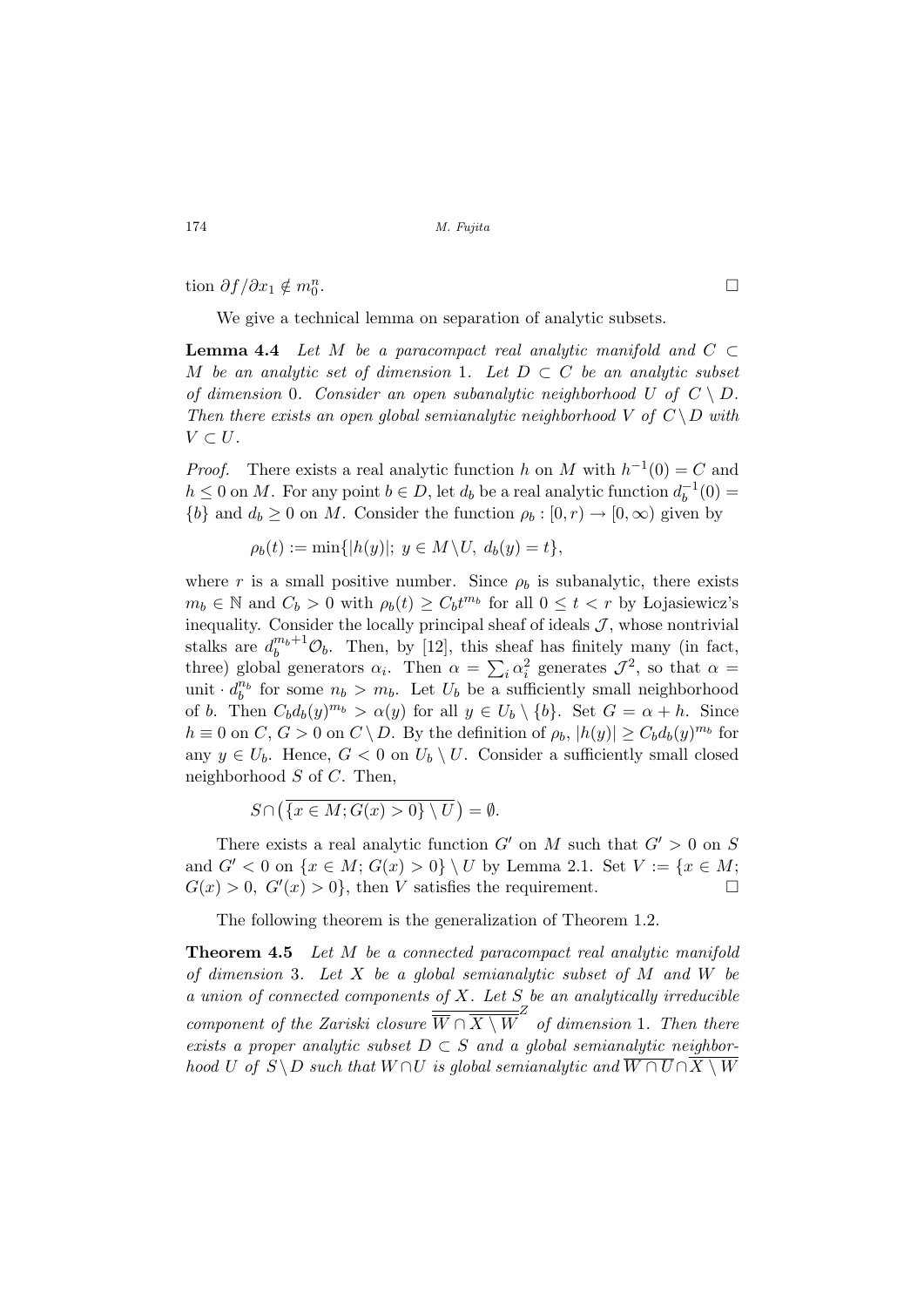# is of dimension  $\leq 0$ .

*Proof.* Let B be the Zariski closure of  $\overline{X} \setminus \text{Int}(X)$ , where  $\text{Int}(X)$  is the interior of X. Fix a point  $x \in S \setminus Sing(S)$  such that S does not intersect at x with any irreducible component of  $\overline{\overline{W} \cap \overline{X \setminus W}}^Z$  except S and any irreducible component of  $B$  which does not contain  $S$ . Since  $S$  is regular at x, there exist  $h_1, h_2 \in C^{\omega}(M)$  which generate the ideal  $\mathcal{I}_{Y,x} \subset \mathcal{O}_{M,x}$ by Proposition 4.1. Choose a real analytic function  $h_3 \in C^{\omega}(M)$  such that  $(h_1, h_2, h_3)$  is a local coordinate on an open neighborhood of x. We may assume that  $M$  is a closed real analytic submanifold of a Euclidean space  $\mathbb{R}^N$ . We may assume that x is the origin and linearly independent linear functions  $x_1, x_2, x_3$  are also a local coordinate of M in an open neighborhood of x. Consider Hessian  $H = \partial(h_1, h_2, h_3)/\partial(x_1, x_2, x_3)$ . Then  $\det(H)(x) \neq 0$ . Let  $\Delta_{ij}$  be the  $(i, j)$ -minor of H. We define partials

$$
\partial_j: C^{\omega}(M)_{(\det(H))} \to C^{\omega}(M)_{(\det(H))}
$$
 by  $\partial_j(f) := \frac{\sum_{i=1}^3 \Delta_{ij} \frac{\partial f}{\partial x_i}}{\det(H)}$ 

for all  $j = 1, 2, 3$ . There exists a distinct points set  $D \subset Z$  such that, for any  $y \in Z \backslash D$ ,  $\det(H)(y) \neq 0$ ,  $(h_1, h_2, h_3-h_3(y))$  and  $(x_1-x_1(y), x_2-x_2(y))$ ,  $x_3 - x_3(y)$  are local coordinates of M at y. Furthermore, we may assume that, at any point  $y \in S \setminus D$ , S does not intersect with any irreducible component of B of dimension  $\lt$  2. There exists an analytic function  $f \in$ C<sup> $\omega$ </sup>(*M*) with  $f^{-1}(0) = B$ . Since  $\bigcap_{l=1}^{\infty} \mathcal{I}_{S}^{l} = (0)$ , there exists  $n \in \mathbb{N}$  with  $f \in \mathcal{I}_S^n \setminus \mathcal{I}_S^{n+1}$ . Since the sheaf  $(\mathcal{I}_S^{n+1})$  $S^{n+1}$ :  $\mathcal{I}_S^n$ ) is coherent, the set  $\{y \in S; f \in$  $\{\mathcal{I}_{S,y}^{n+1}\}\$  is an analytic set of dimension  $\leq 0$ . Enlarging D if necessary, we may assume that  $f \in \mathcal{I}_{S,y}^n \setminus \mathcal{I}_{S,y}^{n+1}$  for all  $y \in S \setminus D$ . Choose a point  $x' \in S \setminus D$ , then the surface  $h_3^{-1}(h_3(x'))$  is a real analytic manifold near x' and  $(h_1, h_2)$  is a local coordinate of this surface. Hence, by Lemma 4.2, there exists  $\sigma: \{1, \ldots, n\} \to \{1, 2\}$  with  $\partial_{\sigma(i)}(\cdots(\partial_{\sigma(1)}(f|_{h_3^{-1}(h_3(x'))}))\cdots) \notin$  $(h_1, h_2)^{n+1-i} \subset \mathcal{O}_{M,x'}/(h_3 - h_3(x'))$  for all  $i = 1, ..., n$ . Set  $P := \mathcal{I}_Y(M)$ and  $R := C^{\omega}(M)P$ . Then R is a regular local ring by Proposition 4.1. Hence there exists a monomorphism  $\tau: R \to (R/PR)[[h_1, h_2]]$ . Therefore there exthere exists a monomorphism  $\tau: \mathbb{R} \to (\mathbb{R}/I \mathbb{R})[[\mu_1, \mu_2]]$ . Therefore there exists  $\tau_{\alpha_1, \alpha_2} \in R/PR$  with  $\tau(f) := \sum_{\alpha_1, \alpha_2} \tau_{\alpha_1, \alpha_2} h_1^{\alpha_1} h_2^{\alpha_2}$ . We may consider the element of  $R/PR$  as the quotient of  $\tilde{C}^{\omega}(Y)$ , namely, the fraction of real analytic functions on Y. For any  $i = 1, \ldots, n$ , we define  $\alpha_1(\sigma)$  as the cardi-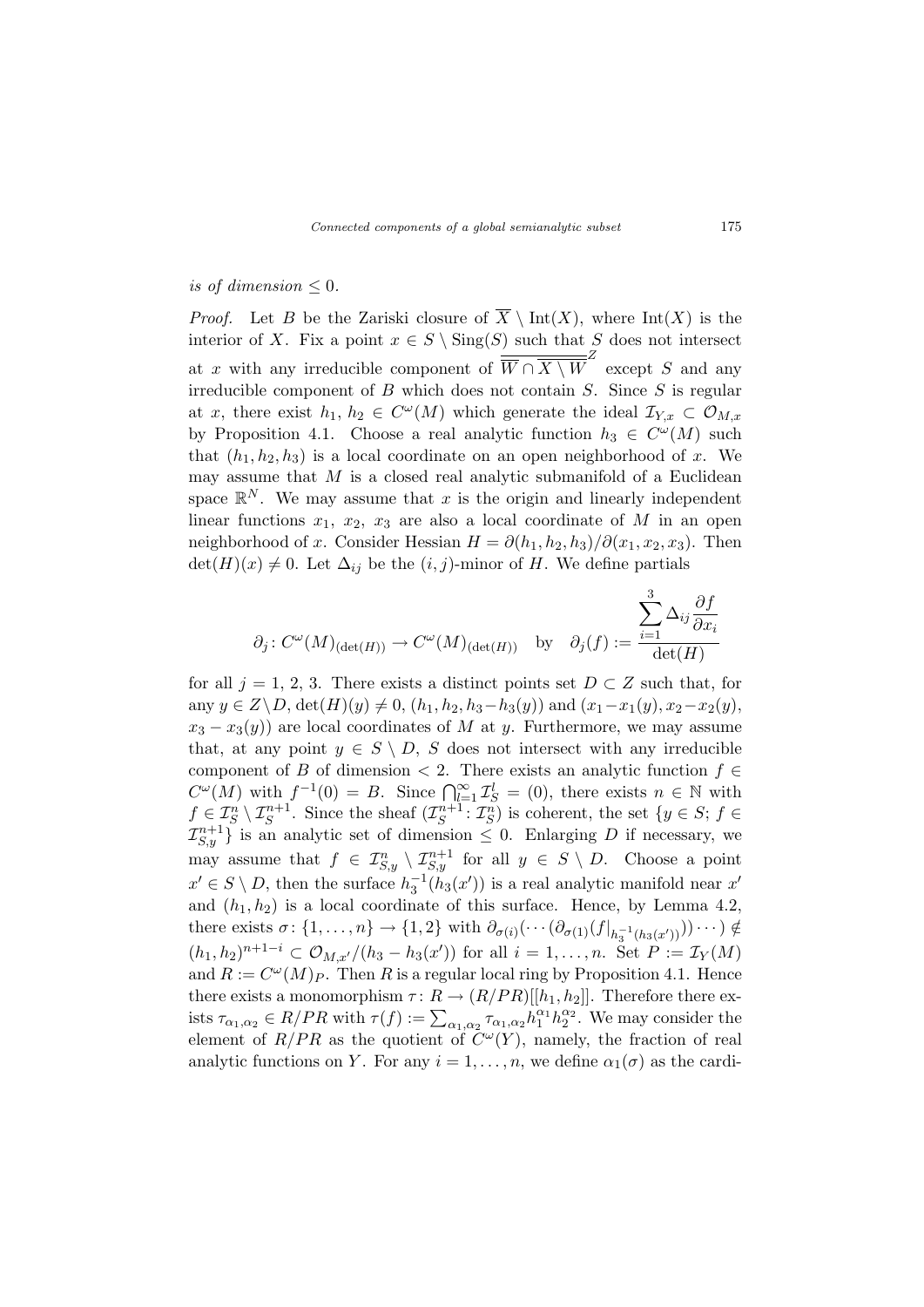nality of the set  $\{k; 1 \leq k \leq n, \sigma(k) = 1\}$  and set  $\alpha_2(\sigma) := n - \alpha_1(i)$ . Set  $\tau_{\sigma} := \tau_{\alpha_1(\sigma), \alpha_2(\sigma)}$ . Then  $\partial_{\sigma(n)}(\cdots(\partial_{\sigma(1)}(f))\cdots)(x') = \alpha_1(\sigma)!\alpha_2(\sigma)!\tau_{\sigma}(x')$ by the definition. Hence  $\tau_{\sigma} \neq 0$ . Enlarging D, we may assume that, for all  $y \in S \setminus D$ ,  $\tau_{\sigma}$  is defined near y and  $\tau_{\sigma}(y) \neq 0$ . We define  $f_i :=$  $\partial_{\sigma(i)}(\cdots(\partial_{\sigma(1)}(f))\cdots)$  for all  $i=1,\ldots,n$ , then  $f_i|_{h_3^{-1}(h_3(y))}\in \mathcal{O}_{h_3^{-1}(h_3(y)),y}$ coincides with  $f_i$  constructed from  $f|_{h_3^{-1}(h_3(y))}$  in Lemma 4.2 under the real analytic diffeomorphism between an open neighborhood of the origin in  $\mathbb{R}^2$ and  $h_3^{-1}(h_3(y))$  for all  $i = 0, ..., n$ .

Consider the family M of all pairs of maps  $I: \{0, 1, \ldots, n\} \rightarrow \{-1, 0, 1\}$ and  $J: \{1, 2\} \rightarrow \{-1, 0, 1\}$ . For any  $(I, J) \in \mathcal{M}$ , set

$$
X_{IJ} := \{ y \in M; \text{ sign}(f_i) = I(i) \text{ for all } i = 0, 1, ..., n, \nsign(h_1) = J(1), \text{ sign}(h_2) = J(2), \text{ det}(H) \neq 0 \}.
$$

Then  $X_{IJ}$  is a global semianalytic set. Remark that the germ of  $f_3^{-1}(y) \cap X_{IJ}$ at  $y \in S \setminus D$  is connected by Lemma 4.3.

It is well known that the class  $\mathbb{R}_{\text{an}}$  of sets (in  $\mathbb{R}^n$ , for  $n = 0, 1, 2, ...$ ) which is subanalytic in the projective space  $\mathbb{P}^m(\mathbb{R})$  forms an o-minimal structure. (Here  $\mathbb{R}^m$  is identified with an open subset of  $\mathbb{P}^m(\mathbb{R})$  via the map  $(x_1, \ldots, x_m) \mapsto (1 : x_1 : \cdots : x_m).$  See [20] for the theory of an o-minimal structure. Applying the theory of an o-minimal structure, we modify D and construct a subanalytic open neighborhood U of  $S \setminus D$  satisfying the following conditions:

- (a)  $\overline{U} \cap \overline{\overline{W} \cap \overline{X \setminus W}}^{Z} = S.$
- (b) Any connected component V of U contains at most one connected component C of  $S \setminus D$ ,  $\overline{U} \cap S = \overline{C}$  if U contains a connected component C of  $S \setminus D$ , and  $\overline{U} \cap S = \emptyset$  otherwise.
- (c) For any connected component V of  $U, V \cap X_{I,J}$  is connected.

We will begin with the construction of U.

Choose a subanalytic open neighborhood U' of  $S \setminus D$  with  $\overline{U'} \cap D$  $\overline{\overline{W} \cap \overline{X \setminus W}}^Z = S.$  Let  $\{K_{\lambda}\}\$ be a locally finite subanalytic open cover- $W \cap X \setminus W = S$ . Let  $\{K_{\lambda}\}\}$  be a locally limite suballarytic open cover-<br>ing of S in M such that  $\overline{K_{\lambda}}$  is compact and  $\bigcup_{\lambda}(\overline{K_{\lambda}} \setminus K_{\lambda}) \cap S$  is a discrete points set. Such a covering exists because  $M$  is a closed real analytic submanifold of a Euclidean space  $\mathbb{R}^m$  by [13]. Enlarging D if necessary, we mannote of a Euclidean space is strong [15]. Emaiging D in necessary, we<br>may assume that  $\bigcup_{\lambda} (\overline{K_{\lambda}} \setminus K_{\lambda}) \cap S \subset D$ . Remark that  $K_{\lambda}, K_{\lambda} \cap S, K_{\lambda} \cap U'$ and  $K_{\lambda} \cap X_{IJ}$  are all definable in  $\mathbb{R}_{\text{an}}$  as a subset of  $\mathbb{R}^m$ . Apply the cell decomposition theorem to  $K_{\lambda}$ ,  $K_{\lambda} \cap D$ ,  $K_{\lambda} \cap S$ ,  $K_{\lambda} \cap U'$  and  $K_{\lambda} \cap X_{IJ}$ .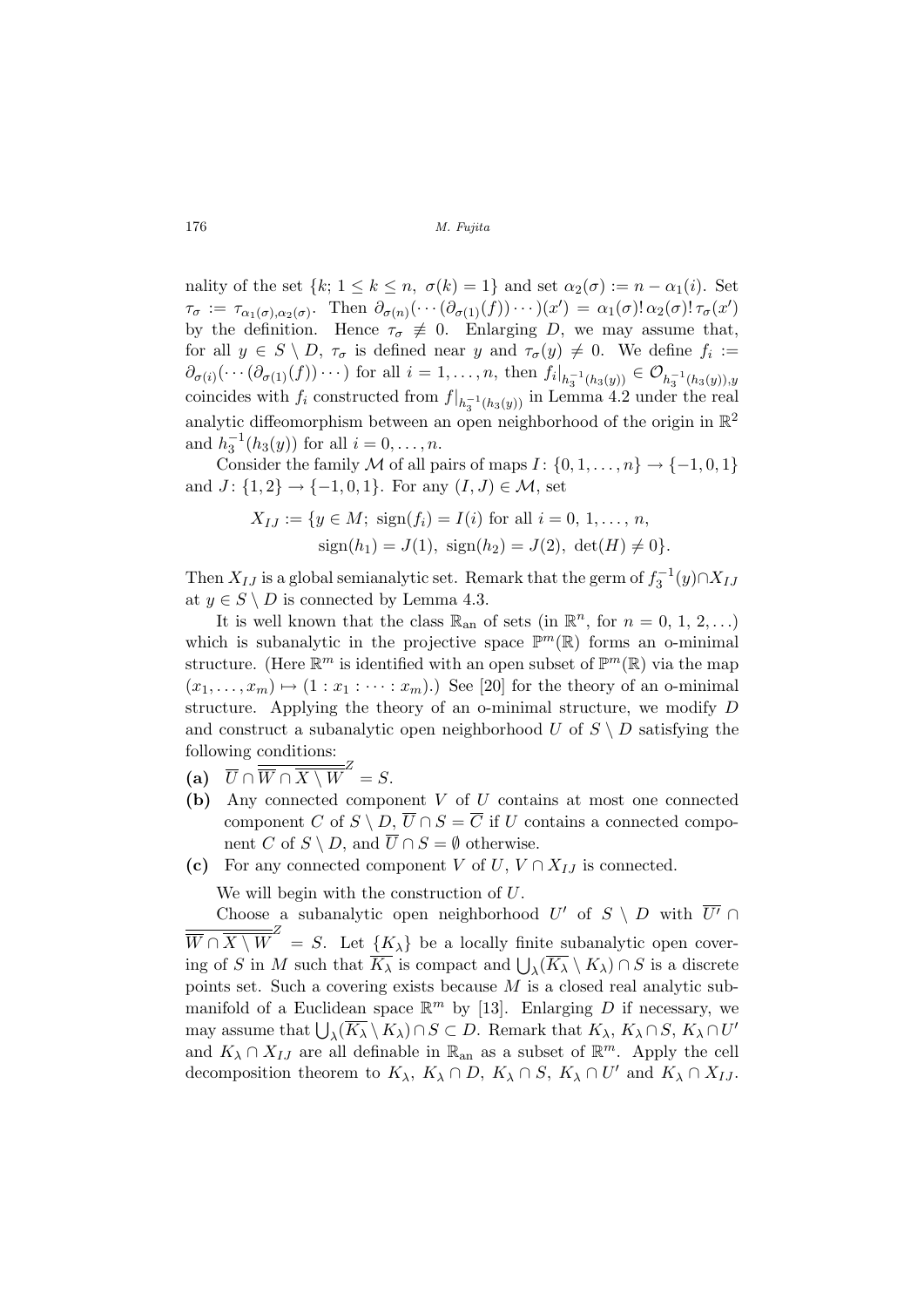There exist finite connected definable sets  $\{N_{\lambda i}\}_i$ , which are called *cells*, satisfying the following conditions: S

- (i)  $N_{\lambda j} \cap N_{\lambda k} = \emptyset$  if  $j \neq k$  and  $K_{\lambda} =$  $j N_{\lambda j}$ .
- (ii) If  $\overline{N_{\lambda i}} \cap N_{\lambda k} \neq \emptyset$ , then  $N_{\lambda k} \subset \overline{N_{\lambda i}}$ .
- (iii) Let E be one of the sets  $K_{\lambda} \cap D$ ,  $K_{\lambda} \cap S$ ,  $K_{\lambda} \cap U'$  and  $K_{\lambda} \cap X_{IJ}$ . If  $N_{\lambda j} \cap E \neq \emptyset$ , then  $N_{\lambda j} \subset E$ .

Define  $E_{\lambda}$  as the union of all 0-dimensional cells contained in S. Remark Define  $E_{\lambda}$  as the union of an o-uniferential cents contained in *B*. Remark<br>that  $\bigcup_{\lambda} E_{\lambda} \cup D$  is a discrete points set. Enlarging *D* if necessary, we may assume that  $E_{\lambda} \subset D$ . Define  $U_{\lambda}$  as the union of all 1-dimensional cells contained in S and all cells whose closure contain 1-dimensional cells contained in S. It is an open definable set, especially, it is subanalytic. Set tance in 5. It is an open demable set, especially, it is subanalytic. Set  $U := \bigcup_{\lambda} U_{\lambda}$ , then it is a subanalytic open neighborhood of  $S \setminus D$  because  ${U_\lambda}_\lambda$  is locally finite.

Since  $U$  is contained in  $U'$ ,  $U$  satisfies the condition (a). The condition (b) is also satisfied because  $\bigcup_{\lambda} (\overline{K_{\lambda}} \setminus K_{\lambda}) \cap S \subset D$  and U is contained in  $U'$ . We show that  $U$  satisfies the condition (c). Let  $V$  be a connected component of U. The set V is a finite union of connected components  $V_\lambda$ of  $U_\lambda$ . We first show that  $V_\lambda \cap X_{IJ}$  is connected. Assume otherwise. Let  ${N_{\lambda j(i)}\}_i$  be cells contained in  $V_{\lambda} \cap X_{IJ}$  and set  $C := V_{\lambda} \cap S$ . Remark that C coincides with a cell, hence,  $\overline{N_{\lambda j(i)}}$  contains C. Choose  $y \in C$ . Since  $C \subset$  $\overline{N_{\lambda j(i)}}$  and  $f_3^{-1}(y)$  is transversal to C, the germ of  $N_{\lambda j(i)} \cap f_3^{-1}(y)$  at y is  $\lim_{\lambda} \frac{\partial f(x)}{\partial x}$  and  $\lim_{\lambda} f_3$  (y) is transversar to C, the germ of  $\lim_{\lambda} \frac{\partial f_1}{\partial x}$  (y) at y is<br>not the empty set germ. It is obvious that the germ  $\bigcup_i N_{\lambda j(i)} \cap f_3^{-1}(y)$  at y is not connected because  $V_{\lambda} \cap X_{IJ} = \bigcup_i N_{\lambda j(i)}$  is not connected. However, the germ of  $\bigcup_i N_{\lambda j(i)} \cap f_3^{-1}(y)$  coincides with the germ of  $X_{IJ} \cap f_3^{-1}(y)$  and the latter is connected by Lemma 4.3. Contradiction. We have shown that  $V_{\lambda} \cap X_{IJ}$  is connected. For any  $\lambda$  and  $\lambda'$ ,  $V_{\lambda} \cap V_{\lambda'}$  is a neighborhood of C. Hence,  $V_{\lambda} \cap V_{\lambda'} \cap X_{IJ}$  is not empty. Therefore,  $V \cap X_{IJ} = \bigcup_{\lambda} V_{\lambda} \cap X_{IJ}$  is connected. We have shown that  $U$  satisfies the condition  $(c)$ .

Since  $U$  satisfies the condition (c), there exists only one subfamily  $\mathcal{M}_C \subset \mathcal{M}$  with  $(*)$ :  $W \cap V = \bigcup_{(I,J) \in \mathcal{M}_C} X_{IJ} \cap V$  for any connected component C of  $S \setminus D$ . There exists a global semianalytic open neighborhood of  $S \ D$  contained in U by Lemma 4.4. Replace U with this global semianalytic neighborhood. Then U is a global semianalytic open neighborhood of  $S \setminus D$ satisfying the conditions (a), (b) and (\*). For any  $(I, J)$ , set  $S_{IJ} := \bigcup C$ , where C runs all connected components of  $S \setminus D$  with  $(I, J) \in \mathcal{M}_C$ . There exists a real analytic function  $f_{IJ}$  on M with  $S_{IJ} = \{x \in S; f_{IJ} > 0\}$  by [4, Theorem 4.4]. Let  $g_{IJ}$  be a real analytic function on M with  $C \setminus (D \cup S_{IJ}) =$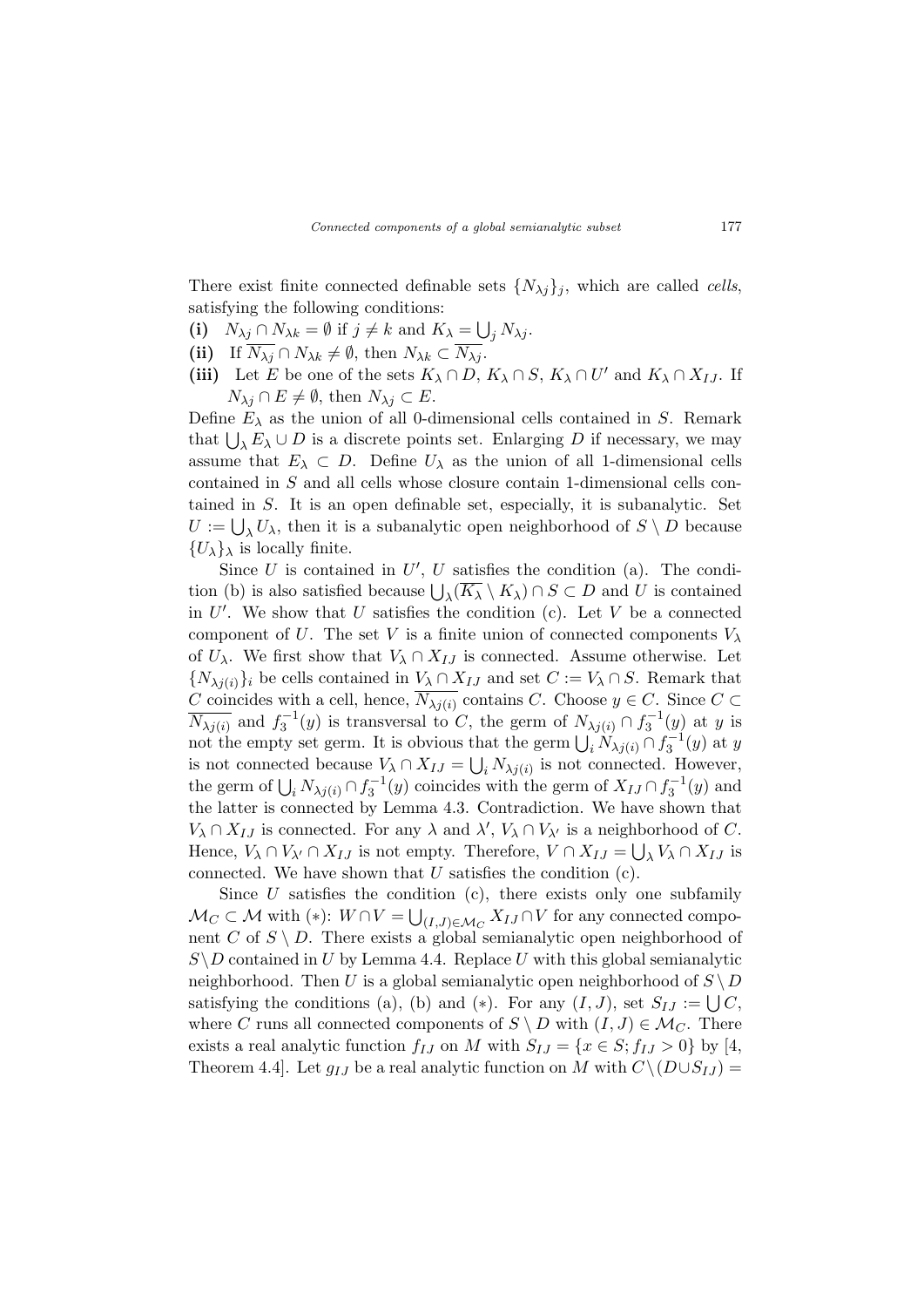${x \in C; g_{IJ} > 0}.$  Replace U with

$$
U \cap \bigcup_{(I,J) \in \mathcal{M}} \{x \in M; f_{IJ}(x) > 0\} \cup \{x \in M; g_{IJ}(x) > 0\}.
$$

Then

$$
U \cap W = U \cap \bigcup_{(I,J) \in \mathcal{M}} \{x \in M; f_{IJ}(x) > 0\} \cap X_{IJ} \text{ and}
$$
  

$$
U \cap (X \setminus W) = U \cap \bigcup_{(I,J) \in \mathcal{M}} \{x \in M; g_{IJ}(x) > 0\} \cap X_{IJ}.
$$

We have shown that  $U \cap W$  and  $U \cap (X \setminus W)$  are global semianalytic.  $\Box$ 

Proof of Theorem 1.2.

Let  $S_1, \ldots, S_m$  be analytically irreducible components of  $\overline{W \cap X \setminus W}^Z$ of dimension 1. By Theorem 4.5, there exist analytic subsets  $D_i \subset S_i$ of dimension 0 and open global semianalytic neighborhoods  $U_i$  of  $S_i \setminus D_i$ of dimension 0 and open global semianalytic heighborhoods  $U_i$  or  $S_i \setminus D_i$ <br>with dim $(\overline{W \cap U_i} \cap \overline{X} \setminus \overline{W}) \leq 0$  for any  $i = 1, ..., m$ . Consider the global semianalytic subset  $X \setminus \bigcup_{i=1}^{m} U_i$  of M. Then  $\dim(W \setminus \bigcup_{i=1}^{m} W_i)$ c subset  $X \setminus \bigcup_{i=1}^m U_i$  of M. Then  $\dim(W \setminus \bigcup_{i=1}^m U_i \cap$  $\frac{S^{10,001,000}}{X \setminus (\bigcup_{i=1}^{m}$  $\left(\frac{m}{U_{i=1}} U_i \cup W\right) \leq 0$  by the definition of  $S_i$  and  $U_i$ . Hence  $W \setminus \bigcup_{i=1}^m$  $\sum\limits_{i=1}^m U_i$  $\{X \setminus (\bigcup_{i=1}^{\infty} \bigcup_{i=1}^{\infty} V_i) \leq 0\}$  by the definition of  $\bigcup_{i=1}^{\infty}$  and  $\bigcup_{i=1}^{\infty} V_i$ . Hence is global semianalytic by Proposition 2.6. Therefore  $W = \bigcup_{i=1}^{m} (W \cap U_i) \cup$ s giobal $W \setminus \bigcup_{i=1}^m$  $\sum_{i=1}^{m} U_i$  is global semianalytic.

Acknowledgement The author appreciates Dr. Shiota and the referees for their useful advice and Dr. Maruyama and Masaru Kageyama for their calibration of this paper.

# References

- [1] Andradas C., Bröcker L. and Ruiz J.-M., Constructible sets in real geometry, Springer, 1996.
- [2] Castilla A. and Andradas C., *Connected component of global semianalytic subsets* of 2-dimensional analytic manifolds, J. Reine Angew. Math., 475 (1996), 137–148.
- [3] Acquitapace F., Broglia F. and Shiota M., The finiteness property and Lojasiewicz inequality for global semianalytic set, preprint.
- [4] Díaz-Cano A. and Andradas C., Complexity of global semianalytic sets in a real analytic manifold of dimension 2, J. Reine Angew. Math., 534 (2001), 195–208.
- [5] Díaz-Cano A., Andradas C. and Ruiz J.M., The Artin-Lang property for normal real analytic surface, J. Reine Angew. Math., 556 (2003), 99–111.
- [ 6 ] Bochnak J., Coste M., Roy M.-F., Real Algebraic Geometry, Springer, 1998.